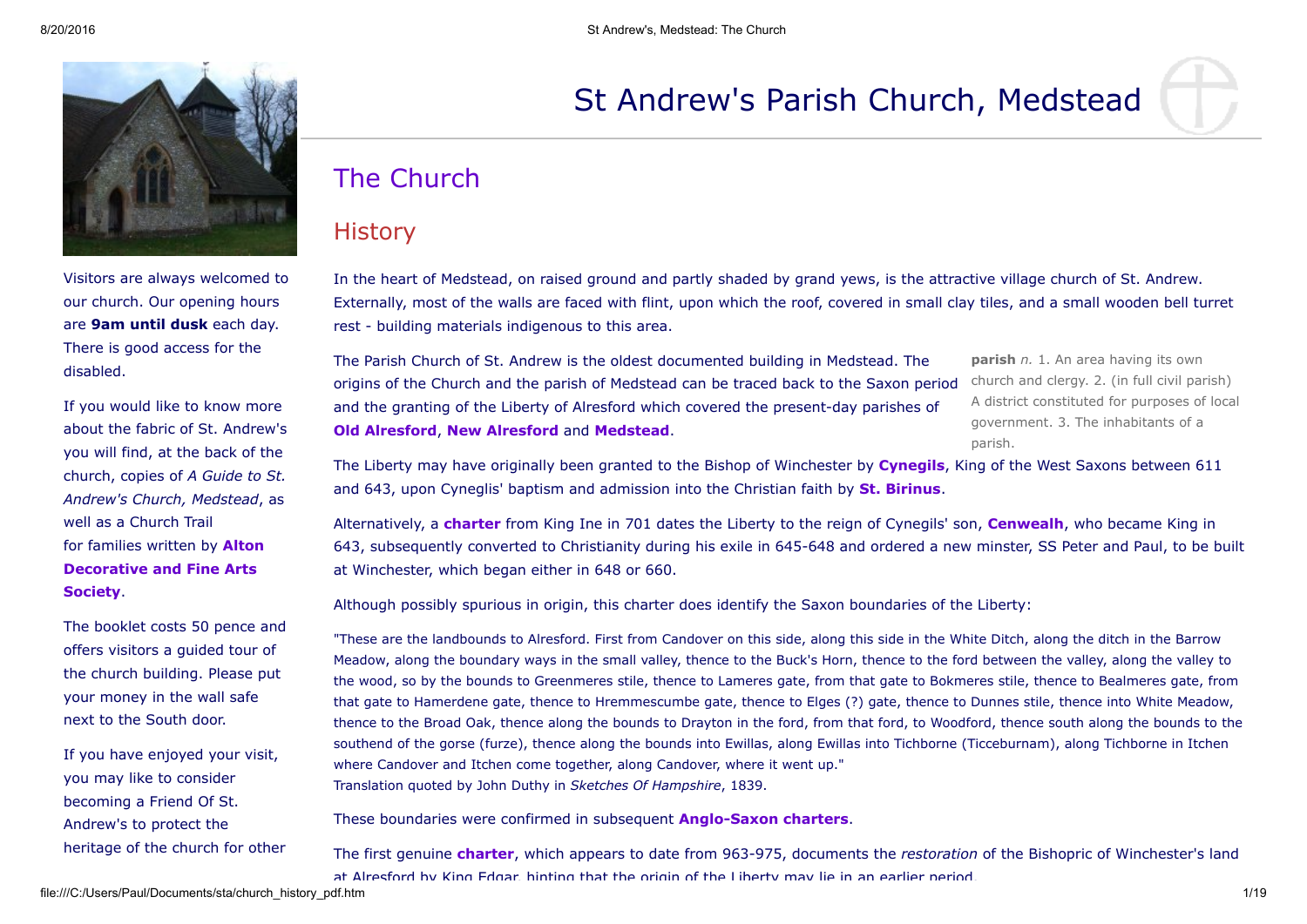visitors and for future generations.

You can also read more about the life of our patron, Saint [Andrew](file:///C:/Users/Paul/Documents/sta/sta.htm) - the first Apostle.

# Sources:

**Anglo-Saxon Charters** British Academy, Royal Historical Society Joint **Committee** 

# Anglo-Saxons.net

Dr Sean Miller, Fitzwilliam Museum, Cambridge.

Charters: [s242,](http://www.anglo-saxons.net/hwaet/?do=get&type=charter&id=242) [s284](http://www.anglo-saxons.net/hwaet/?do=get&type=charter&id=284), [s375,](http://www.anglo-saxons.net/hwaet/?do=get&type=charter&id=375) [s589,](http://www.anglo-saxons.net/hwaet/?do=get&type=charter&id=589) [s814,](http://www.anglo-saxons.net/hwaet/?do=get&type=charter&id=814) [s818,](http://www.anglo-saxons.net/hwaet/?do=get&type=charter&id=818) [s1287](http://www.anglo-saxons.net/hwaet/?do=get&type=charter&id=1287), [s1486,](http://www.anglo-saxons.net/hwaet/?do=get&type=charter&id=1486) and [s1557](http://www.anglo-saxons.net/hwaet/?do=get&type=charter&id=1557) relate to the Liberty Of Alresford.

Alresford Chamber Of **[Commerce](http://www.alresford.org/history.php)** 

A Guide To St. Andrew's Church Medstead Chris Tew, 2005.

# A History Of St. Andrew's Church Medstead Chris Tew, 2010.

Historical [Directories](http://www.historicaldirectories.org/) University of Leicester

*Post Office Directory Of Hampshire, Wiltshire and Dorsetshire*, 1855.

## 8/20/2016 St Andrew's, Medstead: The Church

at Alresford by King Edgar, hinting that the origin of the Liberty may lie in an earlier period.

The Church is sited upon what is, effectively, an island with several other buildings, including the Church Hall, previously a Victorian school and the site of a Tithe Barn, and *Old Rectory Cottage*. It is possible the church was once sited on a green, or parcel of glebe land reserved for the church, which has, subsequently, been encroached upon.

The first known reference to the Church is in the **[Domesday](http://www.domesdaybook.co.uk/) Book** of 1086, which confirms the establishment of the Liberty's Mother Church, St. Mary the Virgin, Old Alresford and states:

"In Fawley Hundred Wakelin Bishop of [Winchester](http://www.britannia.com/bios/walkelin.html) holds Alresford in lordship. It is and always was in the Bishopric. Before 1066 it answered for 51 hides; now for 42 hides. Land for 40 ploughs. In lordship 10 ploughs;" and it included "3 churches at £4. They paid £6 a year, but they could not bear it." The value of the Bishop's lordship was estimated to be £40.

The third church may be a reference to **St. John the [Baptist](http://www.stjohnsalresford.org.uk/)**, in what is now New Alresford and which, according to **Hampshire** Treasures, may be of pre-Conquest origin. Alternatively, according to the **Alresford Chamber Of Commerce**, it may refer to a now lost chapel, perhaps at Armsworth or Southtown Medstead.

At the time of the Norman Conquest in 1066, it is likely St. Andrew's was a small, twocelled chapel built of either flint or wood. The siting of the chapel, close to two burial [mounds](file:///C:/Users/Paul/Documents/sta/mhist.htm#ogn) dating from 1000 BC and an Iron Age ring fort, suggests it may have been built on an existing ritual site.



# identified.



The first known **[Rector](#page-15-0)** of Alresford, and hence St. Andrew's, was Godfrey de Tostes, who served from 1225 to 1280 and who, from 1240, paid William de Waltham to be Curate of our

chapel. Godfrey had to fight for the position, however, as it was also claimed by Antony, Canon of St. Antoninus, Piacenza, Italy. After being tried twice in Italy, Godfrey finally won the case in October 1245.

In 1250 the *Customs of the Manor of Old Alresford* document the earliest known landholders, tenants of the feudal lord, the Bishop of Winchester. They included the Mother Church of St. Mary the Virgin, which held 2 virgates (c64 acres) freely, without

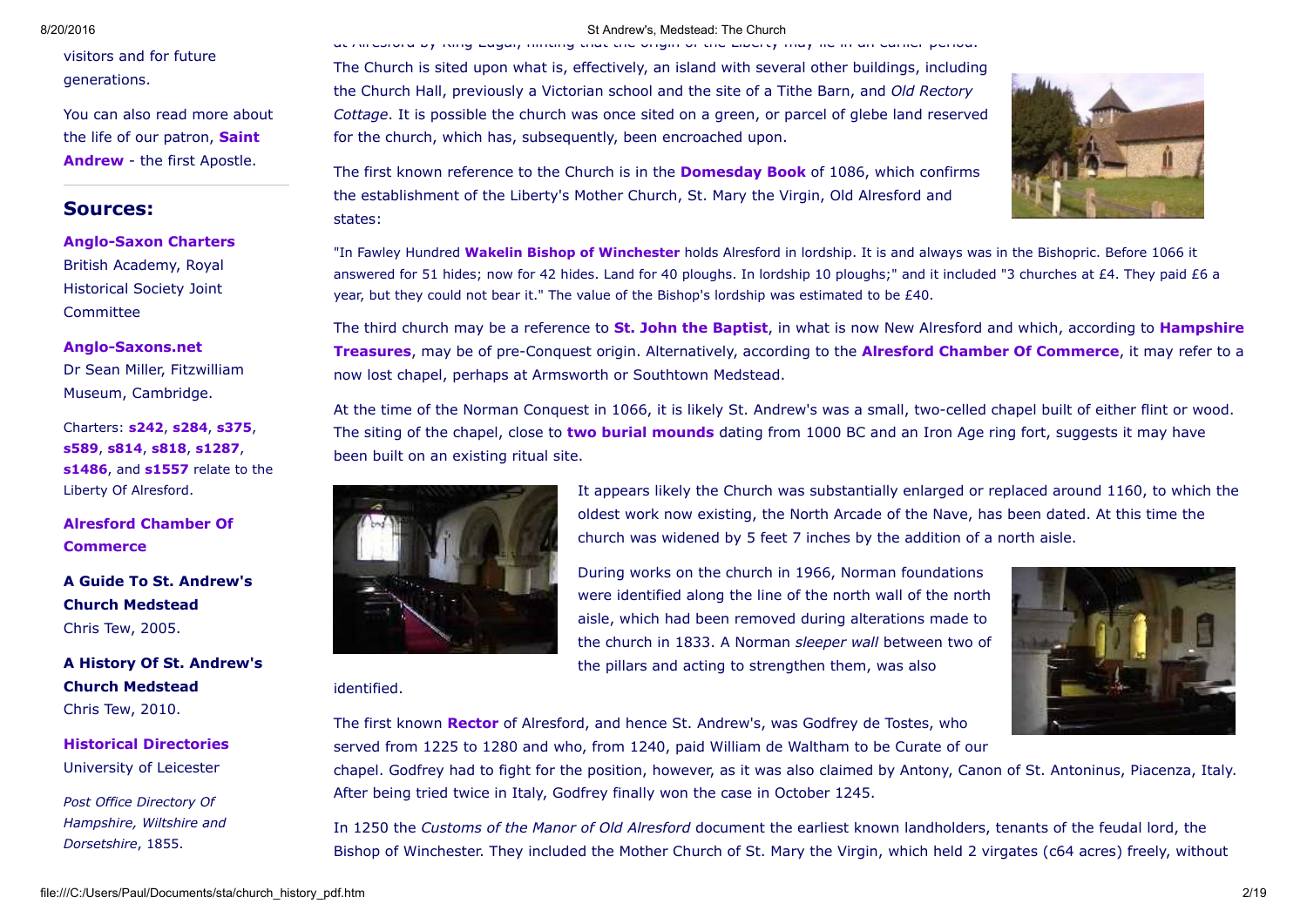*W. White's Directory of Hampshire & the Isle Of Wight*, 1859.

*Harrod & Company's Directory of Hampshire & the Isle of Wight*, 1865.

*Post Office Directory Of Hampshire, Wiltshire and Dorset*, 1875.

*W. White's Directory of Hampshire & the Isle Of Wight*, 1878.

*Kelly's Directory of Hampshire & the Isle Of Wight*, 1898.

*Kelly's Directory of Hampshire*, 1911

*Warren's Winchester Directory*, 1913

# Hampshire Libraries & [Information](http://www.hants.gov.uk/library/) Service

*Medstead, A Village History*, Gordon Timmins, 2003.

*A Field Guide to the English Country Parson*, Thomas Hinde, 1984.

*Domesday Book, Hampshire*, edited by Julian Munby, 1982.

*A Chronicle Of Medstead*, Lorents Rathbone, 1966.

*A Short History Of Medstead*, Nellie Moody, 1932.

*Sketches Of Hampshire*, John Duthy, 1839.

## 8/20/2016 St Andrew's, Medstead: The Church

rent. The Parson also held certain privileges or rights: to gather firewood from the lord's wood; to graze two horses, eight oxen, one hundred sheep and one ram on the lord's pasture; and to graze one hundred pigs in the lord's woods.

From the evidence of bequests made in wills, further repairs and extensions seem to have been carried out in the late sixteenth and early seventeenth centuries. In July 1561 Robert Wacke, or Wake, bequeathed one sheep "for the repairing of the Church at Medstyd", and in 1625, William Budd, a Hattingley yeoman, left 11/8 for "repairing the Parish Church".

Other wills of the period made gifts for maintaining the upkeep and fabric of the church. In 1570, for example, John Budd, a substantial Medstead farmer, left "two sheep towards maintaining the Church of Medsteid".

In 1633 Peter Heylin, Sub-Dean of Westminster, Chaplain to King Charles I, distinguished theologian, historian and passionate Royalist, was appointed [Rector](#page-15-0). In 1640 he was deposed by Oliver Cromwell and his goods were confiscated. In 1642, during fighting in the Civil War, he was forced to flee to Winchester by Sir William Waller's troops, who had been sent to arrest him.

Subsequently, he wandered the countryside between Winchester and Oxford in disguise, suffering many hardships before falling into ill-health and suffering blindness.

After the Restoration in 1661 he was reinstated as Rector by Charles II, but died the following year. He was buried in Westminster Abbey, where his memorial, placed by "his sorrowful wife", tells of "a supporter of the church and the King's majesty".

The church at that time faced a problem with resonance today, that of declining attendances. In 1672 during a "Visitation" to St. Andrew's, Justin Turner, his wife and John Bone were "presented" to the visiting Archdeacon for not coming to church and receiving the Sacrament.

In 1737 John [Hoadly](http://www.npg.org.uk/live/search/portrait.asp?mkey=mw02726) was appointed [Rector.](#page-15-0) He was the son of [Benjamin](http://en.wikipedia.org/wiki/Benjamin_Hoadley) Hoadly, a controversial and prolific preacher and writer on politics and religion, who had been appointed chaplain to George I in 1715 and Bishop successively of Bangor (1715), Hereford (1721), Salisbury (1723) and Winchester (1734).

Cambridge educated, John Hoadly had studied Law and was a poet and [dramatist,](http://www.bodley.ox.ac.uk/dept/scwmss/wmss/online/1500-1900/hoadly/hoadly.html) authoring at least one play himself, *The Housekeeper*. He is also credited with assisting his brother, Dr. Benjamin Hoadly, physician to the Royal Household and a Fellow of the Royal Society, with his popular and successful comedy *The Suspicious Husband*. First performed in February 1747 in Covent Garden, it starred **David [Garrick](http://www.museumoflondon.org.uk/frames.shtml?http://www.museumoflondon.org.uk/molsite/piclib/pages/bigpicture.asp?id=41)** in the part of Ranger.

John Hoadly was also appointed chaplain to Frederick, Prince of Wales and was Master of St. Cross, [Winchester](http://www.hants.gov.uk/discover/places/stcross.html), from 1760-1776.

In 1797 Bishop North of Winchester appointed his son Francis, sixth Earl of Guildford, to be [Rector](#page-15-0) of Alresford, including the parishes of Old Alresford, Medstead and New Alresford. The nepotism of Bishop North, himself appointed by his brother,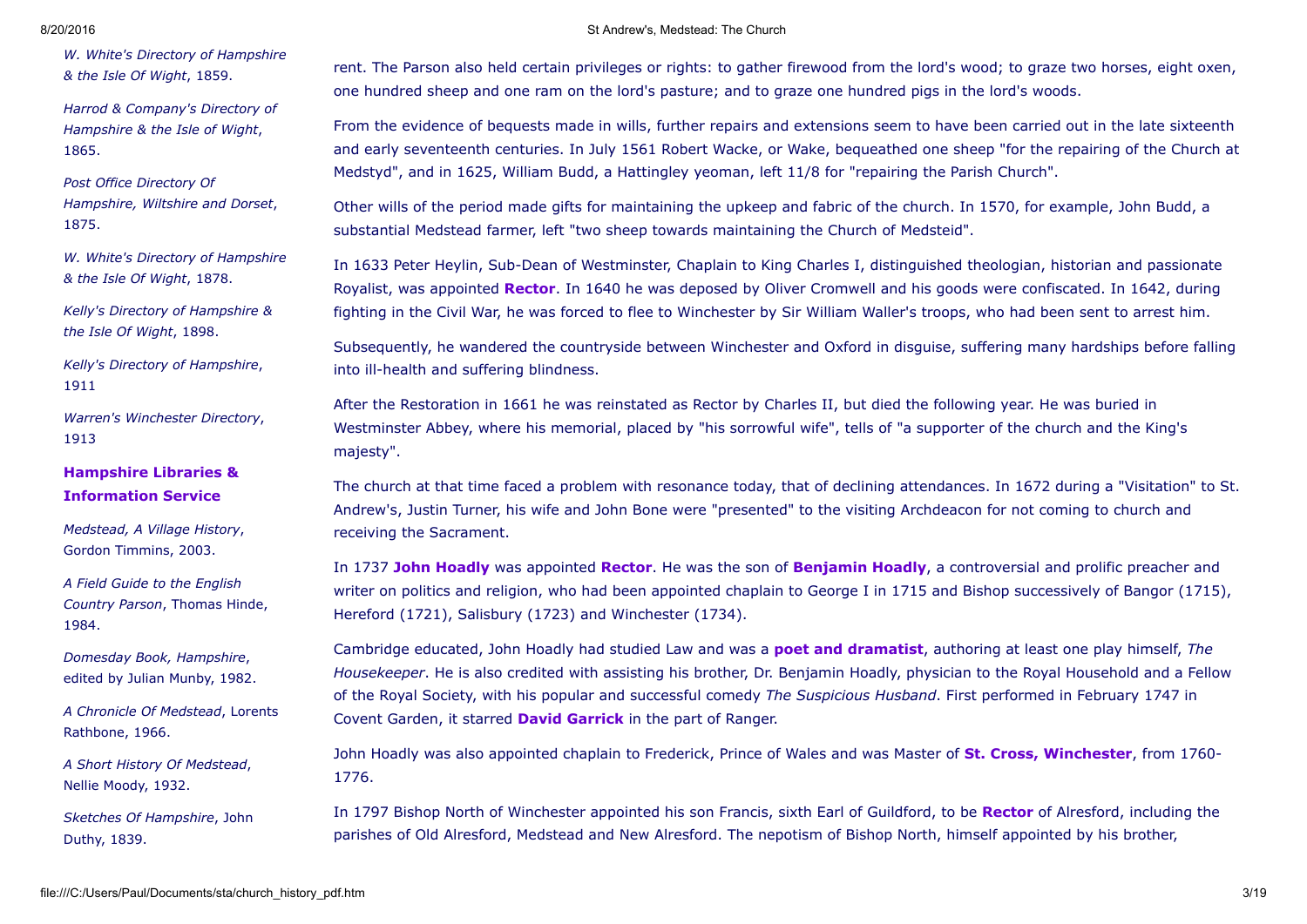# [Hampshire](http://www.hants.gov.uk/hampshiretreasures/) Treasures

Hampshire County Council: [Archaeology](http://www.hants.gov.uk/environment/historic-environment/ahbrecord.html) & Historic Buildings Record

History of the Protestant [Reformation](http://www.exclassics.com/protref/prot4.htm) in England, Letter IV William Cobbett, 1825.

[Incorporated](http://www.churchplansonline.org/index.asp) Church Building Society Archive

Letter to George and [Georgiana](http://englishhistory.net/keats/letters/georgekeatsseptember1819.html) Keats John Keats, September 1819.

The National [Archives:](http://www.a2a.org.uk/html/041-bonham.htm) Bonham Carter Family Papers

St. Mary The Virgin, Old [Alresford](http://www.southernlife.org.uk/stmary.htm) List Of Rectors.

[Hampshire](http://www.hampshirechronicle.co.uk/) Chronicle December 8, 1860.

## The [Times](http://www.timesonline.co.uk/)

December 10, 1853, January 6, 1854, February 1, 1861.

Vision Of Britain: [Medstead](http://www.visionofbritain.org.uk/place/place_page.jsp?p_id=2326&st=MEDSTEAD)

A History of the County of [Hampshire,](http://www.british-history.ac.uk/report.aspx?compid=41987) Volume 3, Parishes: Medsted, William Page (editor), 1908.



Frederick Lord North, Prime Minister to George III from 1770 to 1782, was well known. According to Cobbett he had endowed ten of his relations with:

"twenty-four Livings, five Prebends, one Chancellorship, one Archdeaconship, and one Mastership, worth perhaps, all together, more than twenty thousand pounds a-year." Source: William Cobbett, History of the Protestant Reformation in England, [Letter](http://www.exclassics.com/protref/prot4.htm) IV, February 1825.

During Francis North's Rectorship in 1833 the, then, narrow, Norman arch between the Chancel and the Nave was replaced with the wider, pointed archway we see today and in 1848 the nave was repaired at a cost of £200.

At that time the dimensions of the church were similar to those of the twelfth century: the Chancel being 22 feet by 13 feet 8 inches and the Nave 28 feet by 17 feet, excluding the North Aisle, which retained its original width of 5 feet 7 inches. Except for the lengthening of the Nave and the addition of a North transept, these measurements still stand today.

Nine years earlier, in 1839, the following account of the church was printed in *Sketches Of*

*Hampshire* by John Duthy:

"The church at Medstead, dedicated to St. Andrew, is a rude old structure, garbled, and patched, and plastered over with modern repairs, amidst which a few features peep out hinting at its remote origin. There is a large dilapidated window at the west end, with a pointed arch and foliated head; also two small narrow windows on each side of the chancel, those towards the north retaining their trefoiled heads and square dripstones. In the inside, dividing the north aisle from the body of the church, are two short massy pillars, supporting plain semicircular arches, which are probably Saxon, or very early Norman, confirming the observation that this is one of the three churches mentioned in Domesday as then existing within the precincts of Alresford. There is also a pointed arch separating the chancel from the nave; across its span stretches a wooden beam, in the centre of which appears a dovetailed mortise; which was probably intended to receive the rood or cross, and is now filled up with wood of a different kind."

From the tenth century, when they were made obligatory by Edmund I, until 1936, when they were abolished in England, Rectors were entitled to receive the *tithe*, a tax for the church of one-tenth of the annual produce of the land. It was used to support the clergy, assist the poor and maintain the church.

During North's tenure in 1836, the tithe in England was commuted for a rent charge which depended upon the price of grain. Consequently, in 1842, a meeting was held at the *Windmill Inn*, now in Four Marks, at which North claimed the tithes, which had previously been taken in kind, as a charge for the parish. This amounted to £580 a year. The money was to be used to enlarge the Rectory, now *Old Rectory Cottage* in Castle Street, for the permanent use of North and his successors.

North's abuses appear to have been commonly known:

"the foundation of Saint Cross... is a very interesting old place, both for its gothic tower and alms-square and for the appropriation of its rich rents to a relation of the Bishop of Winchester".

8/20/2016 St Andrew's, Medstead: The Church

By 1847 North had disposed of the parish Tithe Barn, which had been made redundant by commuting the tithes into money, and the Bishop Of Winchester conveyed the land to

file:///C:/Users/Paul/Documents/sta/church\_history\_pdf.htm 4/19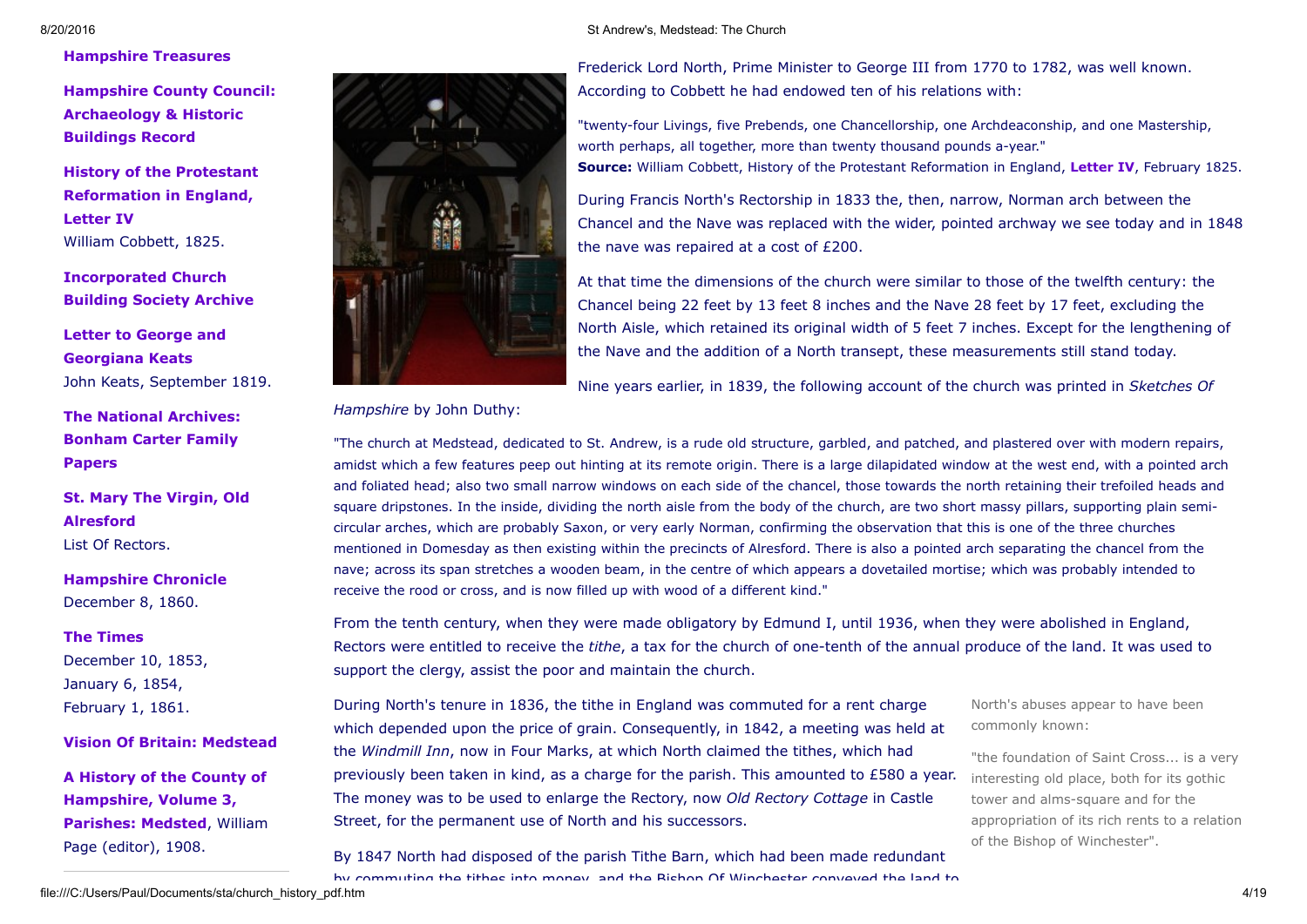by commuting the tithes into money, and the Bishop Of Winchester conveyed the land to the Rector and Churchwardens to build a school "for the education of children... of the labouring, manufacturing and other poorer classes in the parish."

As Rector, North received an income of  $£1,410,$  as well as the houses, fees and glebes, lands reserved for the church. Six months after assuming the position, he was also appointed Rector of St Mary's, Southampton and in 1808 he was also appointed Master of St. Cross, Winchester. He was also Prebendary of Winchester.

This plurality provided opportunities which North exploited to increase his personal wealth. During his near half-century incumbency, North received, according to estimates somewhere between £45,000 and £305,000.

North's corruption was not exposed until 1849, when a campaign to end his abuses by the Rev. Henry Holloway of St. Faith, Winchester was reported in the press, leading to questions in the House of Commons and an enquiry into the running of his parishes and the appropriation of the revenues of St. Cross. The enquiry and consequent litigation lasted for four years.

The scandal appeared in a *Times* leader, in December 1853:

"No sane and honest man could imagine that the revenues of The Hospital of St Cross and the Almshouses of noble poverty were intended to aggrandise and to enrich the son of a bishop, the canon of a cathedral, the incumbent of two rich livings, and a peer of the realm..."

As the enquiry's judgement was being published, Parliament passed *The Charitable Trusts Act*, 1853, which created, for the first time, a permanent Charity Commission.

North was forced to resign as Rector in 1850 and as Master of St Cross in 1855. He died, aged 89 in 1861. The Times noted in its obituary on February 1st 1861: "[A]ll the world knows how [St. Cross] was for 40 years plundered by its appointed guardian."

The scandal influenced the author Anthony Trollope, who used it as the basis for his classic novel **The Warden**, published in 1855, and as inspiration for his subsequent *Barchester* series, which satirised contemporary clerical life.

John Keats, Letter to George and [Georgiana](http://englishhistory.net/keats/letters/georgekeatsseptember1819.html) Keats, September 1819.

"What is seen at the hospital of Holy Cross now? Alas! TEN poor creatures... and THREE out-pensioners; and to those an attorney from Winchester carries, or sends, weekly, the few pence... that are allowed them! But the place of the 'Master' is, as I have heard, worth a round sum annually. I do not know exactly what it is; but, the post being a thing given to a son of the Bishop... it is not a trifle."

William Cobbett, History of the Protestant Reformation in England, [Letter](http://www.exclassics.com/protref/prot4.htm) IV, February 1825.

The Rev. Henry Holloway estimated North had, during his incumbency, received profits of around £90,000 from St. Cross; £121,900 from St. Mary's and £80,000 from Alresford, the latter two exclusive of glebes, fees and houses. *The Times*, December 10, 1853 and January 6, 1854.

When North left Alresford, among the possessions he sold were fifteen fourposter beds, sixty-two cases of wines and spirits, and two butts of ale. *A Field Guide to the English Country Parson*, Thomas Hinde, 1984.

To put this into perspective, North paid his Curate at St. Andrew's £60 a year. *A Chronicle Of Medstead*, Lorents Rathbone, 1966.

North was succeded as **[Rector](#page-15-0)** by George let me touch as many lives as possible for Sumner, son of the then Bishop of Winchester. He was also the husband of Mary Sumner, better thee;

and every life I touch, do thou by thy spirit quicken,

All this day, O Lord,

whether through the word I speak,

known as the founder, in 1876, of the **[Mother's](http://www.themothersunion.org/) Union**. Inspired by the birth of her grandaughter, a "Union of Mothers" grew out of monthly meetings Mary organised for

file:///C:/Users/Paul/Documents/sta/church\_history\_pdf.htm 5/19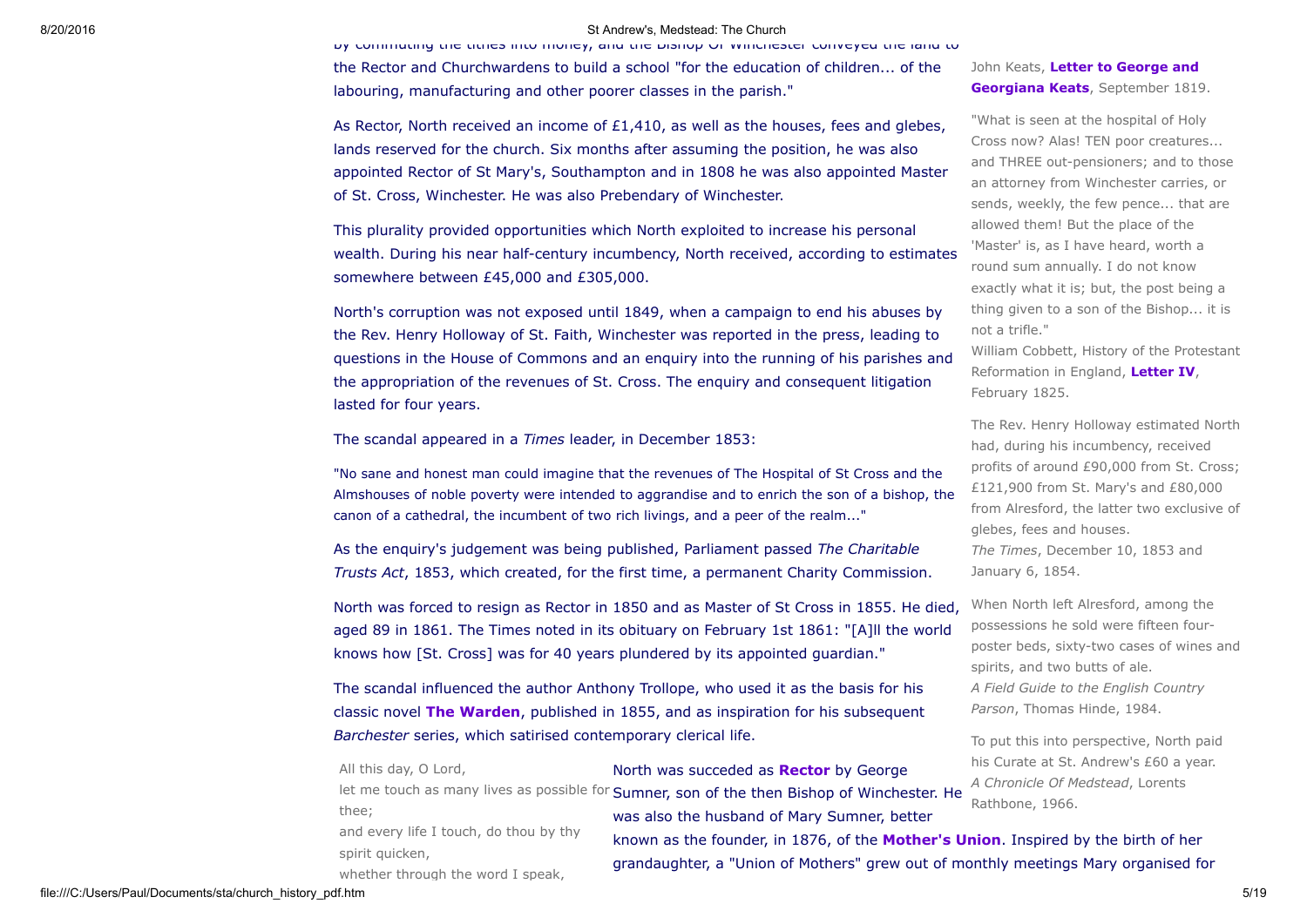the prayer I breathe, or the life I lead. Mary Sumner 18281921

whether through the word I speak, the word

women of the parish, in Old Alresford Rectory, to promote good parenting, strengthen marriage and preserve family life through Christianity.

A memorial to Mary Sumner, [commemorating](http://www.southernlife.org.uk/stmary.htm) her life and work, is in the Church of St.

## Mary the Virgin, Old Alresford.

In the Liberty of Alresford, St. Mary the Virgin had been [established](http://www.stjohnsalresford.org.uk/) as the Mother Church at Old Alresford with *chapelries* of St. **John the Baptist** at New Alresford and St. Andrew at Medstead. Except for brief periods most of this land remained in the hands of the Bishop Of Winchester, as Chief Lord of the Liberty of Alresford, and St. Andrew's remained a chapel of St. Mary the Virgin, served by a Curate appointed by the Rector of Old Alresford, until 1850.

In 1850 the church ceased to be a chapelry of Old Alresford, in 1870 the patronage of the living passed to the Earl Of Litchfield then, on May 6th 1873, to the Lord Chancellor acting on behalf of the Crown. The living of Old Alresford was divided into three parishes: Medstead, New Alresford and Old Alresford and Medstead became an independent parish with its own incumbent.



Between 1853 and 1861 significant alterations were made to the church and, in essence, these alterations provided the building we see today.

During this period a tower in the middle of the nave was demolished and the Nave lengthened to 45 feet, the old corner stone being exactly where the south door now stands. A tower and belfry at the west end was built and the south door with a gated porch added. Tradition has it the south door was added because the low north door knocked off the top hats of the yeomen farmers as they entered the Church.

The Church was entirely re-roofed, new buttresses built, the stonework of the windows

repaired, a new north transept and vestry built and a new east window inserted to replace the old window, which had a wooden frame, a cross piece of wood and a semi-circular top.

To the left hand side of the Chancel step, a memorial to Frederick Graeme Middleton, [Rector](#page-15-0) of St. Andrew's between 1851-1863, records the church was enlarged and restored in 1853. *W. White's Directory of Hampshire & the Isle Of Wight*, 1859, records the chancel was repaired in 1854 at a cost of £200.

A nineteenth century plaque in the inner vestry acknowledges the *Incorporated Society for Buildings & Churches* granted £60 towards enlarging the church on the condition 136 seats were "reserved for the poorer inhabitants of this parish".

The Incorporated Church Building Society archive contains a **[plan](http://www.churchplansonline.org/retrieve_results.asp?i=05422)** dated 1859-1861 for a new west end, north transept (although a Medstead Tithe Map of 1845 which appears to show a north transept hints it may have been built earlier) and vestry, with reseating and repairs. The *Post Office Directory Of Hampshire, Wiltshire and Dorset*, 1875, records the church was "enlarged and restored in 1860, at an outlay of about £1,000", which according to *W. White's Directory of Hampshire & the Isle Of Wight*, 1878 was "raised by subscription".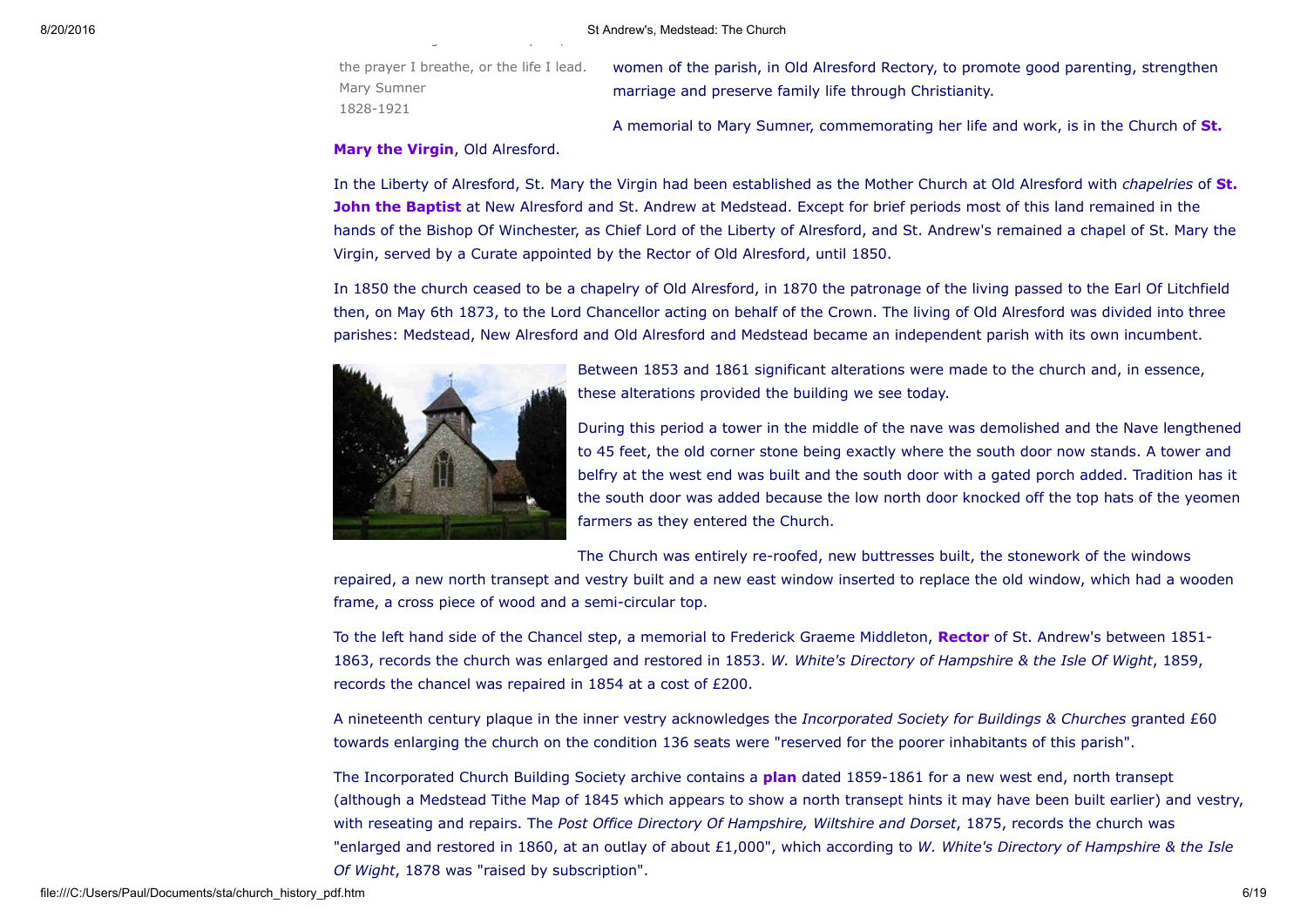### The *Hampshire Chronicle*, dated 8th December 1860, reports:

"Medstead Church was reopened for divine service on Tuesday the 4th last. During the last year the old building, with the exception of the chancel and some Norman arches, had been pulled down, and a new church, more architectural in design and more suited in accommodation to the wants of the parish, has been erected in its stead. It has been rebuilt under the superintendent, Mr. Christian, and much taste has been displayed in its architecture and arrangements.

Morning service commenced at 11.30am. Prayers were read by the Rev. F.M. Middleton, and the sermon was preached by the Bishop of Winchester. The text his lordship selected for the occasion was the 11th verse of [Isaiah](http://www.biblegateway.com/bible?language=english&version=NIVUK&passage=Isaiah+1:11) 1v. The weather was rather unfavourable but it did not hinder a goodly company from witnessing the interesting ceremony. After morning prayers, the Bishop and about 70 of the neighbouring clergy and friends of the Incumbent sat down to luncheon in the schoolroom. Universal regret was expressed by the company present on account of the illness of the much respected Incumbent of the parish. His absence was very feelingly alluded to by the Bishop in his speech. The evening service was at 6.30pm. Prayers were read by the Very Rev. W, Standen, curate of Medstead, and the Rev. Thomas Clarke preached on **[Ephesians](http://www.biblegateway.com/bible?language=english&version=NIVUK&passage=Ephesians+2:21) ii.v.21**. The collections (including a donation of £25 from the Bishop) amounted to £75 7s 7d."

The first independent [Rector](#page-15-0) of Medstead was the Reverend Maurice Allen Smelt who served St. Andrew's from 1863 to 1867.

The church was unheated, except for an open fire in the vestry, until 1882 when hot-air heating was installed, the east end of the north aisle being blocked-off to form a new boiler house. The work necessitated the removal of the east window of the north aisle, the window was re-built into the east wall of the organ loft. The hot-air furnace was replaced in 1926 with a central heating system and solid fuel boiler at a cost of £125. The solid fuel boiler was replaced with an oil fired boiler in 1971.

The church gate was erected in 1897 to [commemorate](http://www.royal.gov.uk/output/page118.asp) the Diamond Jubilee of **Queen** Victoria.

A new cemetery of three-quarters of an acre on South Town Road, opposite the village green, was formed and consecrated in 1884 under the control of a Burial Board, at a cost of £150.

The clock in the tower, according to a plaque in the south wall of the Nave, was erected by public subscription by the inhabitants of Medstead in June 1911, to commemorate the coronation of **King [George](http://www.royal.gov.uk/output/Page139.asp) V.** It was built by J.W. Benson of Ludgate Hill, London and is still wound, weekly, by hand as it was when it was installed.

*Kelly's Directory of Hampshire* describes the church as it appeared in 1911:



In Memory Of Ours 1914-1919

J. Andrews; R. Budd H.R. Butt; A. Doe L.R. Eyden; H. Eyden H. Gardner; F. Gotelee W.A. Harfield; H.F. Hole F. Holland; E. Hooker P.F. Musgrave; G.W.S. Paine A.E. Purchase; H. Purchase M.R. Smith; W. Talmage F.W. Wake; W. Williams "These Laid The World Away"

Also In Memory Of

W.J. Appleton QRR; R.L. Bradford RAF; A.E.F. Giles RAF; I.A.H. Gliddon RAF; A.J. Markham SWB; F.R. Stokes RAC; W.W. White RN; J.E. Woolston RA 1939-1945

*They shall grow not old, as we that are left grow old:*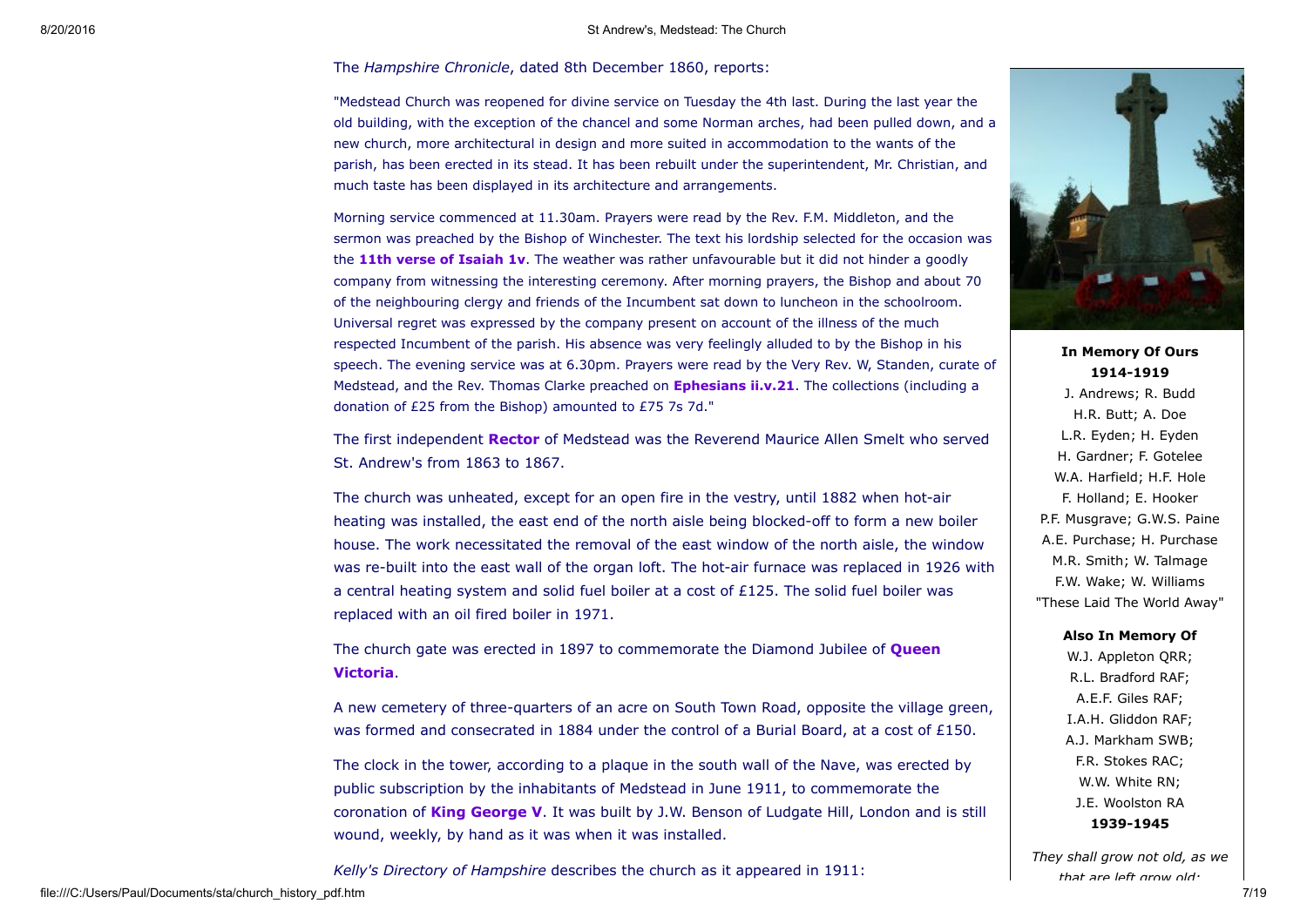"The church of St. Andrew is an ancient structure of flints, consisting of chancel, nave, north aisle, small north transept, south porch and a belfry containing 3 bells; there is a Norman arcade, in an excellent state of preservation; the church was enlarged and restored in 1860, at an outlay of £1,000; it affords 210 sittings. The register dates from the year 1560. The living is a rectory, net income £283, with 7 acres of glebe and residence, in the gift of the Lord Chancellor."

The **Grade II listed war [memorial](http://www.britishlistedbuildings.co.uk/en-494650-war-memorial-south-east-of-the-church-of)** in the church grounds commemorates the twenty-eight men of the parish who gave their lives in the First and Second World Wars. It was sculpted, by Messrs G. Maile and Sons of Euston Road, London, in un-polished Cornish granite and is

approached by five stone steps by Messrs Jeffery and Son of Medstead. The memorial was unveiled on 17th October 1920 by Admiral Jervoise and was dedicated by the then rector, Revd Fulton.

England to describe a group of parishes amalgamated under a single stipendiary minister, perhaps supported by lay members, curates or non-stipendiary ministers.

benefice *n.* term used in the Church of In 1945 the ecclesiastical parishes of Medstead and Wield became a united benefice, remaining so until 2003 when the churches of St. Mary's Bentworth, St. Mary's Lasham, St. Andrew's Medstead and St. Peter & St. Paul Shalden became the united benefice of Bentworth, Lasham, Medstead and Shalden whilst Wield became part of the united benefice of Wield and the Candovers.

In 1963 St Andrew's was listed as a Grade II building, confirmed by East Hampshire District Council as a building of **Special** [Architectural](http://www.britishlistedbuildings.co.uk/en-142015-church-of-st-andrew-medstead) or Historic Interest, Grade II, in 1985.

In 1966 the bells were rehung, the Chancel roof stripped and made sound, the interior was redecorated, the font was moved from inside the south door to its current position in the north aisle and some of the old grave stones used to replace Victorian floor tiles in the area between the Chancel and the Nave, these having been removed from the churchyard in 1947 to facilitate mowing. The earliest of these, in remarkably good condition, can be seen at the entrance to the arch by the font and records the death of 10-year-old John Budd in 1706, whilst the latest gravestone commemorates Frederick Wakely, who died in 1880.

In 1970 an appeal was raised for  $£1,000$  to carry out quinquennial inspection repairs and to repair stonework. The east window was almost completely rebuilt in 1972. The hanging candelabra in the nave, each with eight candleholders, were made locally in 1977. In 1985 pews were removed from the north transept and the revealed chalk and earth floor was covered with further gravestones.

In [2004](file:///C:/Users/Paul/Documents/sta/news0407.htm#a10) the main roofs were re-tiled, the tower roof re-shingled, the boarding on the tower walls and the leadwork around the tower replaced, and the clockface and cockerel weathervane refurbished. The weathervane not only indicates the wind direction, but reminds us of how the disciple Peter, brother of Andrew, denied Christ three times before the crowing of the cock, as foretold by Jesus during the Last Supper.

In 2006 St. Andrew's launched an **Organ [Appeal](file:///C:/Users/Paul/Documents/sta/organ.htm)** which successfully raised the funds required to purchase a new organ.

*Age shall not weary them, nor the years condemn. At the going down of the sun and in the morning We will remember them.* For The Fallen Laurence Robert Binyon  $(1869 - 1943)$ 

*that are left grow old:*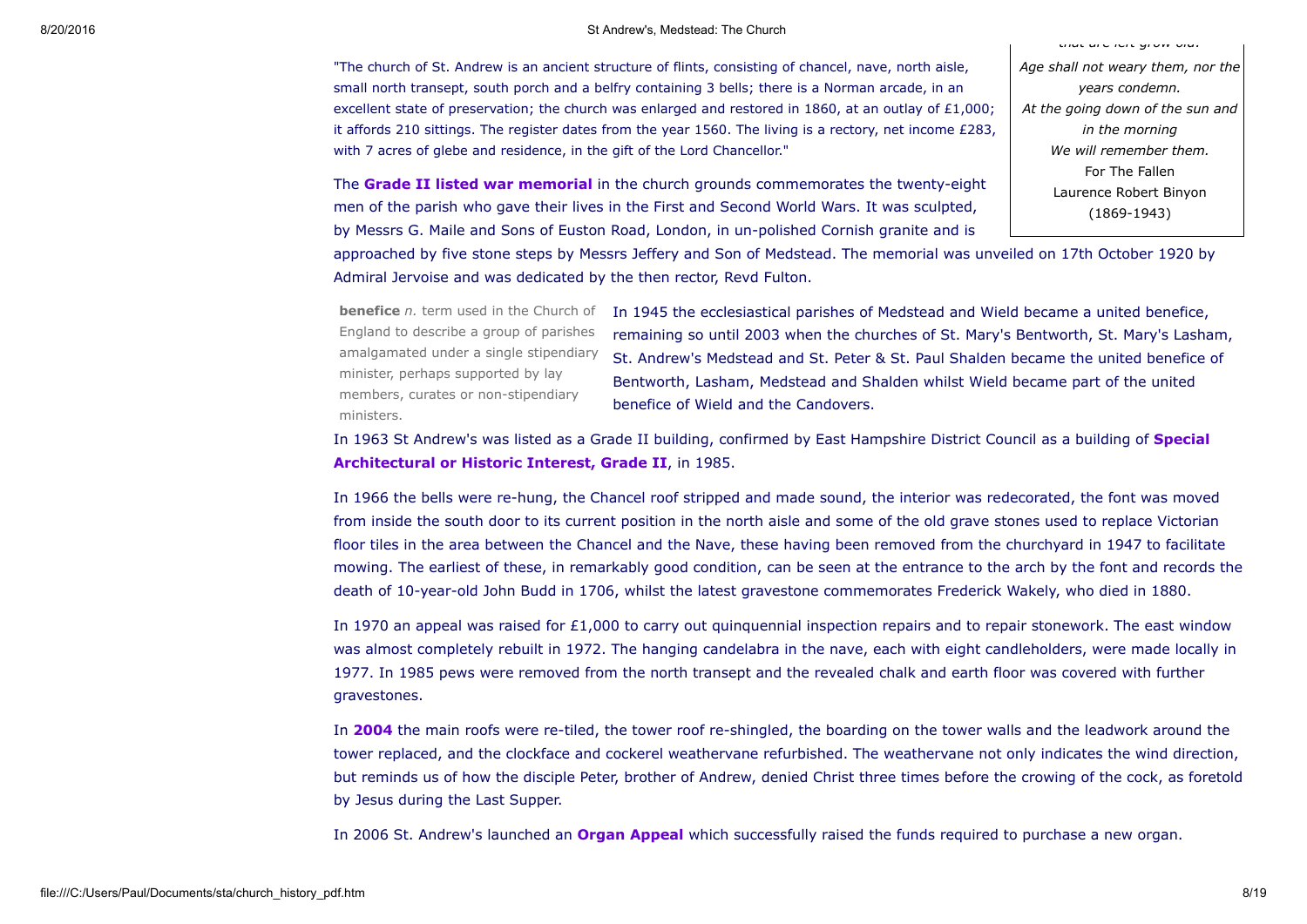The previous organ, by **J.W. [Walker](http://www.jwwalker.co.uk/) & Sons** dated from 1883, when it was installed in a new organ loft in an north extension to the Chancel, replacing the first known organ which, from a **plan of 1860**, was located at the east end of the north aisle. Originally hand-blown, a motor-driven organ blower was installed in a lean-to shed when, in 1933, electric lighting was installed in the church.

The Walker organ was a single manual, eight stop organ and an interesting period piece, with some very good pipework of the period. However, despite regular servicing and maintenance, it had begun to fail and was in need of extensive, and expensive, overhaul and restoration.

Following consultation with the Organs Advisor to the Diocese of Winchester it was decided the best way forward was install a high quality, modern digital organ, integrated with the existing casing whilst retaining the original pipework *in situ*, so the aesthetic appeal of the Walker organ was maintained.

The Walker organ was last used on 19th November, 2006 when it was played at the 11.00am service of Family Communion, its last hymn being *Lord, the light of your love is shining*. The new organ was first used at our 3.30pm Crib Service, playing *Twinkle, Twinkle, Little Star* on Christmas Eve, 2006. It was dedicated and blessed by the Bishop of Basingstoke, The Rt Revd Trevor Willmott, at a benefice-wide Holy Communion Service, on Sunday, March 11th, 2007.







In 1974 the initial phase of a new school building on Roe Downs Road was completed for infants from the old school which remained open until 1984, when the new school was extended to accept juniors. With the old school now redundant, the school house was sold in 1982 and the playground reverted to the Silver family who obtained planning permission to build two houses on the land which was sold to St. Andrew's in 1987. The two houses are now *1* and *2, Old School Cottages*.

After two applications by the church to redevelop the site were turned down by East Hampshire District Council, the church converted the old school into a Church Hall, using the

money raised from the sale of the playground to fund the conversion.

The Church Hall was dedicated by the Rt. Rev. Michael Manktelow, Bishop of Basingstoke in 1991, at our **[patronal](file:///C:/Users/Paul/Documents/sta/sta.htm) festival** on 30th November. A plaque in the hall, dedicated to *the greater glory of God and the work of St. Andrew's* and [referencing](http://www.biblegateway.com/bible?language=english&version=NKJV-UK&passage=2timothy+2:15) 2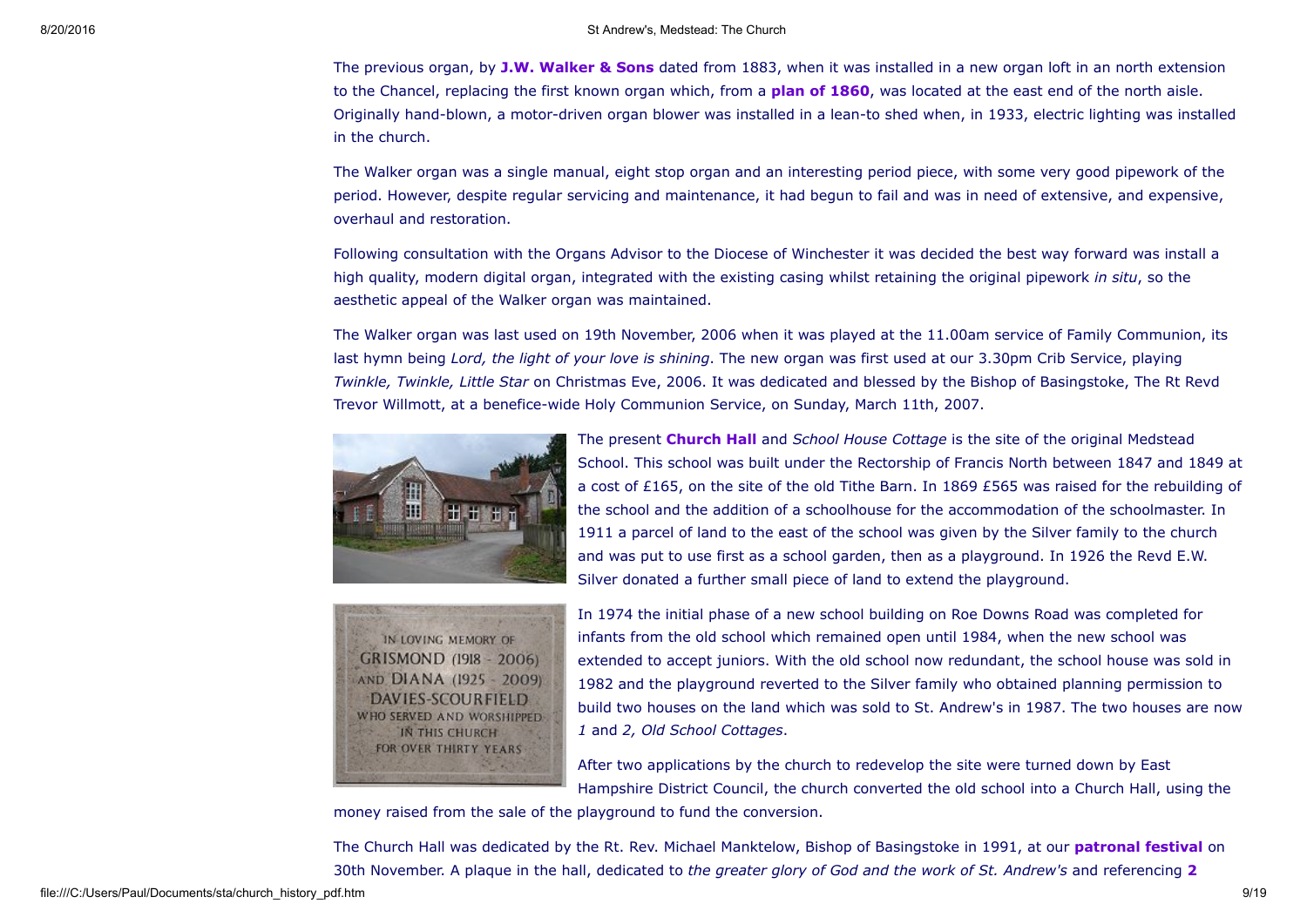**Timothy 2:15, [commemorates](http://www.biblegateway.com/bible?language=english&version=NKJV-UK&passage=2timothy+2:15) the occasion.** 

The teak seat in the churchyard, between the South Door and the Church Hall, overlooking *Old Rectory Cottage* is in memory of Brigadier **Gris Davies-Scourfield** CBE, MC, DL (1918-2006) and was dedicated by the Revd Canon Roger Holloway at the Parish Communion service on Sunday, 16th August, 2009.

Inside the church, on the south wall, there is also a memorial plaque to Gris and his wife Diana Davies-Scourfield, who served and worshipped at St. Andrew's for over thirty years and which was **dedicated in [November,](file:///C:/Users/Paul/Documents/sta/news1310.htm#b6) 2013.** 

# Guide



"Parish church. Mentioned in Domesday, enlarged by the construction of a north aisle in 1160 (this arcade still remaining as the chief feature), C19 restoration, including a chancel arch of 183" and nave extension (and west tower demolished) of 1851.

Chancel, nave with north aisle, extended without further arcading to form a vestry, south porch, western bell turret. Flint walls and tiled roof.

The appearance is that of a Victorian church; plain roof with timber bell-turret, having a pyramid tile roof and boarded walls. Flint walls (cemented to the chancel) with stone dressings; buttresses, coupled traceried lights (3 lights east and west windows), single C14 windows in the chancel.

Inside the 2 round arches rest on massive cylindrical and 1/2-cylindrical columns, which have square abaci with scalloped caps and moulded bases, on square plinths. There is a C13 moulded 3-lobed bracket, which once supported a statue next to the east window, but is now positioned next to the south door. There are many floor slabs of the C18 and early C19, in the aisle, and some wall monuments (of 1770 and 1801)."

[Archaeology](http://www.hants.gov.uk/environment/historic-environment/ahbrecord.html) and Historic Buildings Record, Hampshire County Council.

Items of particular interest in the church today include the North Arcade of the Nave, which dates from about 1160 and consists of two bays with semicircular, chamfered arches and round columns with square scallop capitals and moulded bases. The eastern face of the centre column's capital records that HC was there in 1713, one of a number of interesting carvings in the stonework around the church.

Also worthy of merit are the fourteenth century net tracery and trefoil lights on the north and south sides of the Chancel and a curious, possibly contemporary, three-lobed stone window bracket.

This corbel of three engaged shafts with foliage is from the thirteenth or fourteenth century and is possibly French in origin. It was formerly an image bracket on the north side of the east window and is now on the left of the south door as you enter, below the poor box.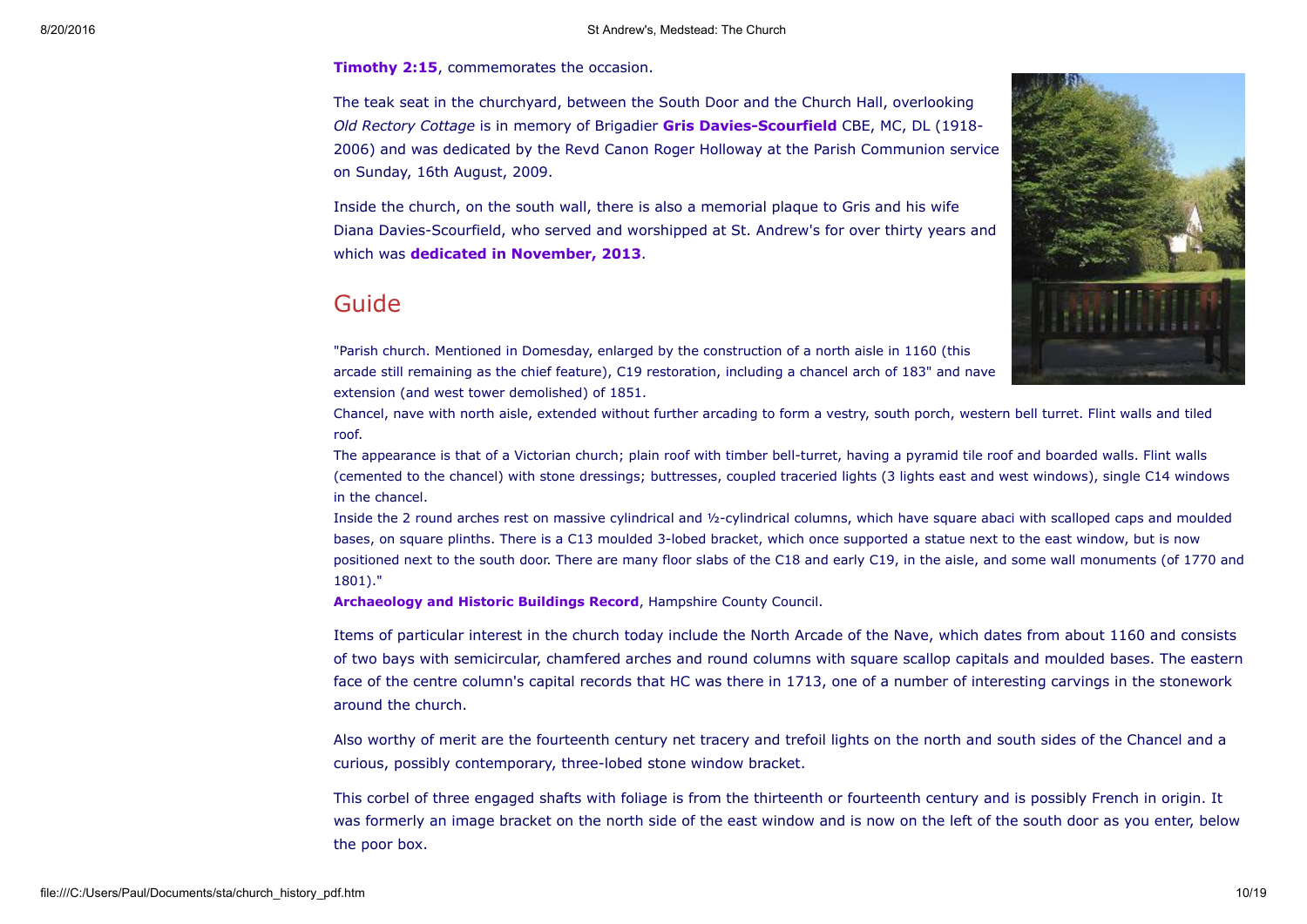

In the south wall of the Chancel are two pointed fourteenth century trefoil lancet [windows,](http://en.wikipedia.org/wiki/Heaton,_Butler_and_Bayne) with stained glass dating from c1890 made by Heaton, Butler & Bayne.

The most easterly depicts **[Matthew](http://www.biblegateway.com/bible?language=english&version=NKJV-UK&passage=matthew+11:25-30) 11:28**, "Come unto me and I will refresh you". The most westerly depicts **John 10:11**, "I am the Good [Shepherd",](http://www.a2a.org.uk/html/041-bonham.htm) and is dedicated to George Martin, second son of **Alfred and** Mary Bonham Carter, who died in September 1890, aged 9.



Alfred Bonham Carter was a younger brother of John Bonham Carter, MP for

Winchester and one of the promoters of the construction of the Alton, Alresford & Winchester Railway in 1861, which today is the [Watercress](http://www.watercressline.co.uk/) Line.



Scratched into the bottom right hand corner of the stone surrounding this window can be seen three small, primitive, votive crosses. Such crosses are usually made by people, about to make a journey such as, perhaps, a Crusade, who pledged themselves to make an offering of thanks to the Church upon their safe return.

The altar is wooden and contains a 45cm square stone tablet, or *mensa*, which is let into the table top. The *mensa* bears five incised crosses, representing the five wounds of Christ, and marking the points where, when the altar was consecrated, it was anointed with holy oil at each corner and

in the middle. The altar was built in 1947 and the *mensa* is taken from the previous altar.

The east window in the Sanctuary, made in 1875 by [Hardman,](http://en.wikipedia.org/wiki/Hardman_&_Co.) has three main lights. The north light depicts the six disciples with the Blessed Virgin Mary. The centre light shows Christ with the stigmata. The south light shows the remainder of the disciples.



The window is dedicated to the memory of Major Francis Augustus Halliday, Catherine Mary Halliday and Georgina Elizabeth Halliday. According to the *Times Of India*, Georgina, daughter

of Major F.A. Halliday died, aged 19, in Medstead on January 4th 1863. Francis Halliday's grandson, General Sir Lewis Stratford [Tollemache](http://en.wikipedia.org/wiki/Lewis_Stratford_Tollemache_Halliday) Halliday VC, KCB, was born at Medstead House on 14th May, 1870. Son of Lieutenant Colonel Stratford Charles Halliday and educated in Guernsey, he entered the Royal Marine Light Infantry in 1889 as a Second Lieutenant. Following various postings around the south coast, and having been promoted to Captain in 1898, he embarked in HMS *Orlando* bound for China the following year.

Aged 30, Captain [Halliday](http://www.bbc.co.uk/arts/yourpaintings/paintings/captain-lewis-stratford-tollemache-halliday-vc-18701966-ro24937) was in command of the British Contingent at the Foreign Legations in Pekin during the Boxer Rebellion when the following incident, recorded in his diary, took place - for which he was awarded the Victoria Cross, the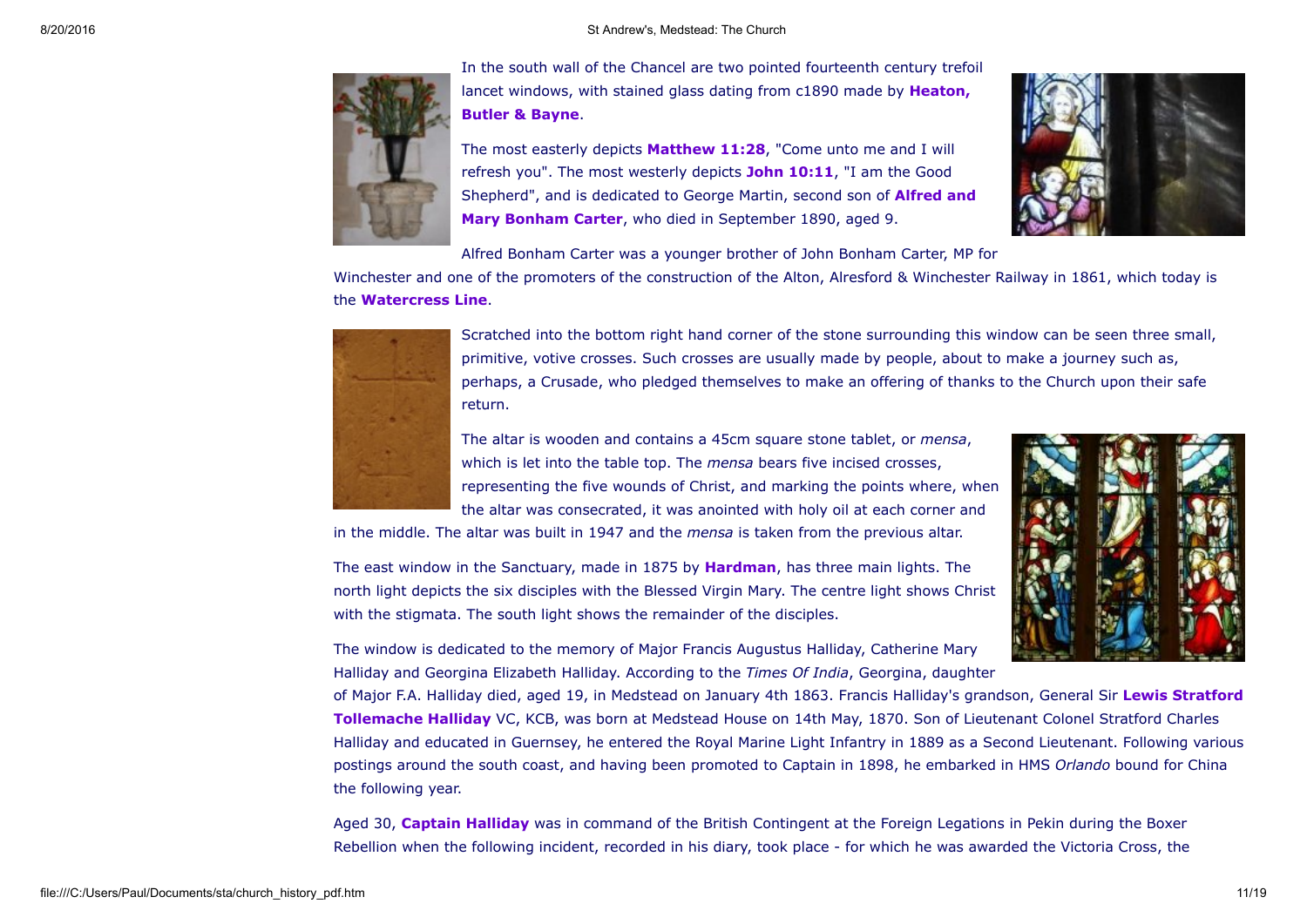highest and most prestigious award for gallantry in the face of the enemy which can be awarded to British and Commonwealth forces.



*"I was sent with six Marines and six civilians to help the Japs, who, however, said they were* able to hold their own; so came back to find a bad attack on the south-west stable. Led sortie *among some ruined houses. Went down a narrow alley and came upon five men with rifles round the corner of a house. One immediately plugged me in the shoulder cutting the left brace of my Sam Browne belt in half. I then began to empty my revolver into them, as they were only a yard away there was no question of missing. I finished four and the fifth bolted* round another corner. The men had then come up and I told them to go on. I found my way back to the hole in the wall through which I was helped. Poole helped me to the hospital and *dressed me there. Had no pain to speak of. That finished my active share in the siege which was rather hard luck."*

Source: *The Royal Marines and the Victoria Cross* by Matthew Grant Little, published by the Royal Marines Museum, Southsea, 2002. Quotation and image reproduced with permission from the Director of the Royal Marines Museum. Thanks also to A.J. Davie, Reading Branch of the Royal Marines Association.

A despatch by Sir Claude [MacDonald,](http://www.london-gazette.co.uk/issues/27262/pages/3) dean of the Diplomatic Colony appeared in **The London** Gazette and was used at his award of the Victoria Cross on 1st January 1901. He received his Victoria Cross from King Edward at Marlborough House on 25th July 1901. General Halliday's Victoria Cross is displayed at the **Royal Marines [Museum](http://www.royalmarinesmuseum.co.uk/)** in Southsea.



In 1908 he married Florence Clara, only daughter of Brigadier General William Budgen, DSO. He went on to become aide de camp to King George V during 1924-1925, Adjutant-General of the Royal Marines from 1927-1930 and was made a Knight Commander of the Most Honourable Order of the Bath (KCB) on 1st January 1930. From 1933-1946 General Halliday

served as Gentleman Usher to Sword of State. He died at Dorking, Surrey on 9th March 1966 and is **buried in Medstead** [Cemetery.](http://www.findagrave.com/cgi-bin/fg.cgi?page=gr&GRid=11346322)

Also in the Chancel can be found a plain marble wall-memorial to John Downes, native of Carmarthen and curate of Medstead and Wield, erected by Robert Thomas, curate of New Alresford. He died while still a young man in 1770, and the memorial celebrates the "long and affectionate friendship" of the two curates.

In the north wall of the Chancel are two rounded fourteenth century trefoil lancet windows. The most easterly, with stained glass made by [Heaton,](http://en.wikipedia.org/wiki/Heaton,_Butler_and_Bayne) Butler & Bayne and dating from c1890, depicts Jesus with the Blessed Virgin Mary with a quotation from Luke 2:41-52, "I must be about my father's business". It is dedicated to Donald Stuart Parker, born on August 23rd, 1874 and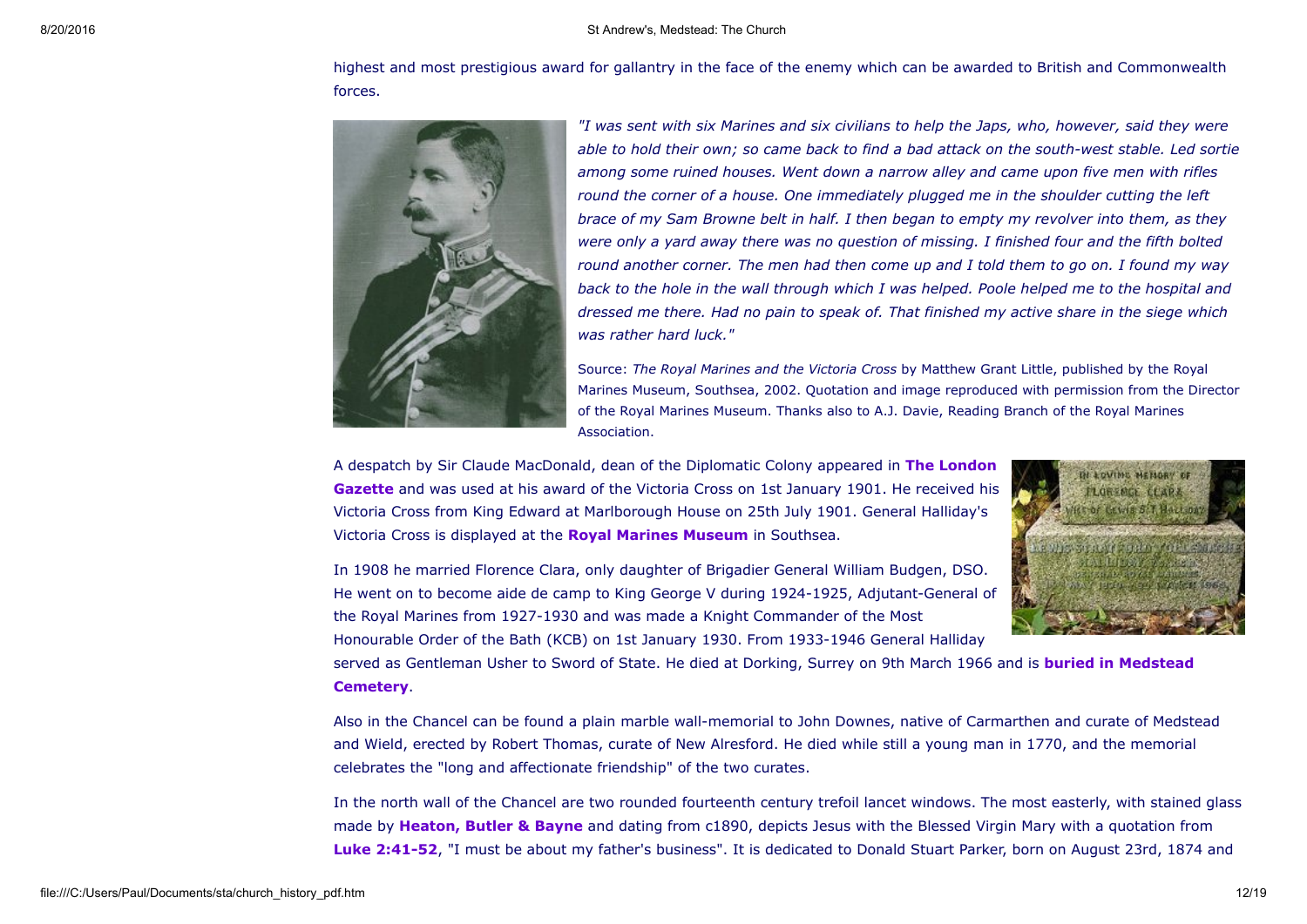

who died on February 11th, 1879. He was the eldest son of the then Rector of St. Andrew's, Charles Stuart Parker and his wife, Alice Maude Darroch.

The most westerly, with stained glass dating from c1886, depicts the Madonna and Child. with a quotation from [Matthew](http://www.biblegateway.com/bible?language=english&version=NKJV-UK&passage=matthew+5) 5:8, "Blessed are the pure in heart for they shall see God". It is dedicated to Harriet Purefoy [Jervoise,](http://worldconnect.genealogy.rootsweb.com/cgi-bin/igm.cgi?op=GET&db=one-name&id=I967) who died at Medstead House on April 9th, 1886, aged 75. She was the widow of the Rev. Charles Causton, Rector of St. Mary's, Lasham between 1865 and 1881.

Scratched into the bottom left hand corner of the stone surrounding this window can be seen two further small votive crosses.

The sandstone font, located at the east end of the north aisle, is Victorian and was moved to its present position from inside the south door in 1966 to increase seating capacity. Between two roof trusses to the west of the south door can be seen the iron bar previously used to lift a large, ornate font cover, a practice discontinued when it was considered dangerous.

The font now has a simple wooden lid. Originally, covers were used to protect the water from dirt, dust or even theft, because the water was blessed once, on Easter day, then left for use throughout the year. Today, the water used in Baptism is blessed on the day and we use a portable, glass font engraved with words taken from **[Matthew](http://www.biblegateway.com/bible?language=english&version=NIVUK&passage=matthew+3:11) 3:11**: "I baptise with water but Jesus baptises with the Holy Spirit and fire".



The font's octagonal shape, mirrored by the Pulpit opposite, symbolises Jesus, the incarnation of God (represented by a circle) on earth (represented by a square) and the contact between heaven and earth which occurs at Baptism and when preaching. This is also reflected in the quotation, from 2 [Corinthians](http://www.biblegateway.com/bible?language=english&version=NKJV-UK&passage=2%20Corinthians+4) 4:5 which is carved around the pulpit: "We preach not ourselves but Christ Jesus the Lord". The pulpit is most probably Victorian, and was restored

an re-erected in 1949. During the interior works undertaken in 1966, a small, brick-lined hole - to the north of the Chancel arch and adjacent to the present position of the font - was uncovered, possibly marking the site of an earlier pulpit.

Standing by the font, it is possible to form a view of the narrow Norman north aisle, the east and west ends of which still exist; the addition of the north transept in the mid-nineteenth century having removed most of the then external north wall of this aisle.

Near the font, on the eastern wall of the north transept, there is a beautifully-crafted baptismal roll which records the children baptised at St. Andrew's between November 1985 and September 1991.

Also on the east wall of the north transept a banner depicting the words "Love, by this shall all men know that you are my disciples", in silver letters on a maroon background, is from John [13:35](http://www.biblegateway.com/bible?language=english&version=NKJV-UK&passage=john+13:34-35) and commemorates the ministry of David Bray, [Rector](#page-15-0)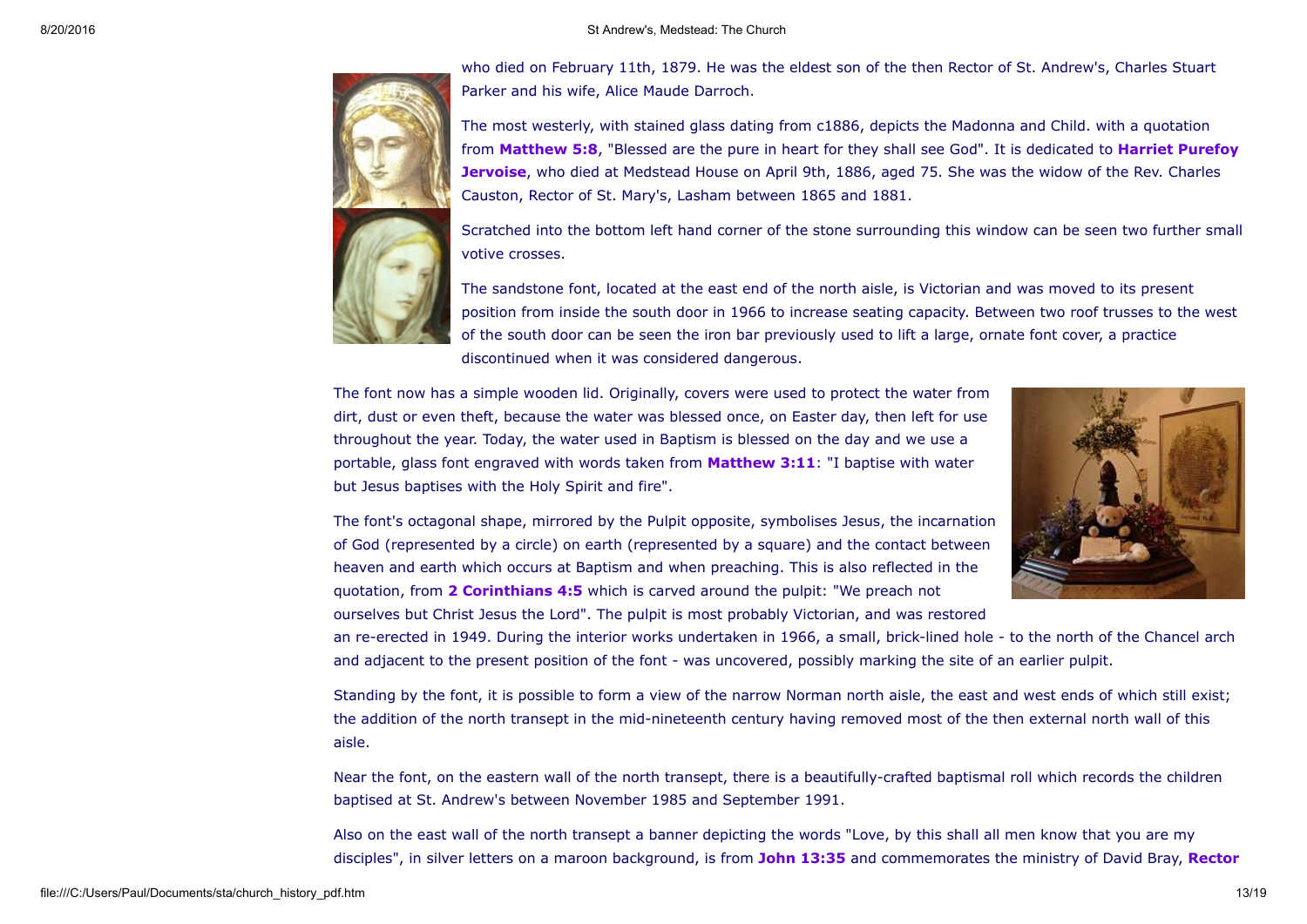

of St. Andrew's between 2000 and 2002. Made by some of David's friends, it was dedicated in [November](file:///C:/Users/Paul/Documents/sta/news0410.htm#b3a) 2004.

Nearby, on the opposite wall, is a memorial tablet to **[Adelaide](http://worldconnect.genealogy.rootsweb.com/cgi-bin/igm.cgi?op=GET&db=one-name&id=I990) Causton** who worshipped constantly at the church for 47 years. She was the youngest daughter of Harriet Purefoy, the subject of a memorial window in the Chancel, and the Rev. Charles Causton. The pannelling around the east wall by the altar is also dedicated to her memory.

The church contains a number of other interesting stained glass windows. The window in the south wall of the Nave, for example, which depicts St. [Elizabeth](http://en.wikipedia.org/wiki/Elizabeth_%28Biblical_person%29) and St. [Jeanne](http://en.wikipedia.org/wiki/Joan_of_Arc) d'Arc is in memory of a mother, Ethel Agnes Zambra, who died on 15th December 1911, and of her baby daughter, Ethel Joyce Margaret, who died on 14th April 1912, the following spring. Ethel Agnes Zambra (née Lockland) was born in c1890, the eldest daughter of James [Laughland,](http://www.wildwood.org.nz/david/p7.htm#i699) married Nelson Zambra in 1905 and also had a son, Warren Zambra, born in 1910.

St. Elizabeth, in Hebrew "worshipper of God", was the mother of John the Baptist and is the patron saint of pregnant women. Her story is found in Luke, [Chapter](http://www.biblegateway.com/bible?language=english&version=NIVUK&passage=Luke+1) 1. Having reached an advanced age apparently barren, the Angel Gabriel appeared to Elizabeth and announced she would conceive a son. Soon after the Annunciation and during Elizabeth's pregnancy the Virgin Mary visited her and spoke the hymn of praise known as the [Magnificat.](http://www.biblegateway.com/bible?language=english&version=NIVUK&passage=Luke+1:46-55) Elizabeth's feast day is on November 5th.

St. Jeanne d'Arc (1412-1431), the French national heroine, raised the siege of Orléans, was wounded during the battle to recapture Paris and was taken prisoner by the English, following a skirmish near Compiègne, during the Hundred Years' War. During her trial she asserted visions from God had told her to liberate France from the English. She was executed for heresy when she was 19 years old.

Subsequently declared an innocent martyr by Pope Callixtus III in 1455, she was canonised as a saint in 1920. The window is notable since the maker's mark in the lower right hand corner, a stylised *AKN* denoting A K [Nicholson,](http://en.wikipedia.org/wiki/Archibald_Keightley_Nicholson) dates it to 1914, six years before she was canonised.





To the left of St. Jeanne, the inscription on the streamer wrapped around the sword, "De Par Le Roy Du Ciel" "The King of Heaven [Commands](http://www.stjoan-center.com/j-cc/) It", is taken from St. Jeanne's battle standard, which was painted at Tours before her march to the relief of Orléans. Beneath the figures of the Saints, the Latin text *Amor* and *Fides* translates to *Love* and *Faith*.

Also depicted in the window is **St. [Catherine](http://en.wikipedia.org/wiki/Catherine_of_Alexandria)**, "the pure one", a virgin and martyr. Following her protest against the Roman emperor's violent persecution of the Christians she was scourged, imprisoned and condemned to die on a spiked wheel. However, this instrument of torture was miraculously destroyed at her touch and she was finally beheaded, the wheel becoming her emblem.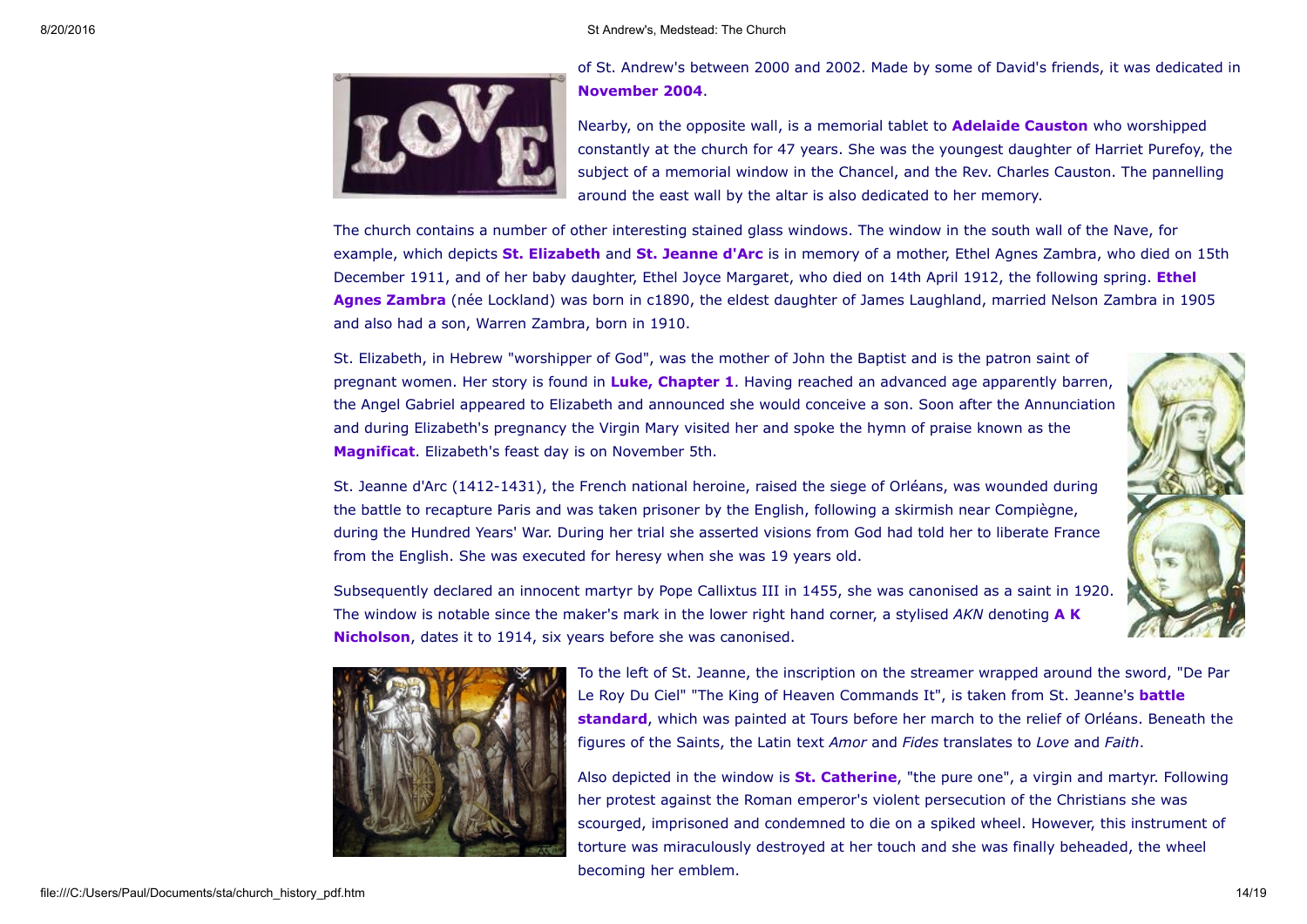Immensely popular during the Middle Ages, it was claimed she appeared to Jeanne d'Arc and, together with St. Margaret, became divinely appointed her adviser. This is the scene depicted in the panel below St. Jeanne d'Arc.

Moving down the nave, on the wall by the south door a board records the [Rectors](#page-15-0) who have served St. Andrew's since 1225, and is in in memory of **[Daphne](file:///C:/Users/Paul/Documents/sta/news0504.htm#b1dc) Chivers**, who served our church as Sacristan between 1973 and 1987.

The Rectors' Board was dedicated in [June,](file:///C:/Users/Paul/Documents/sta/news0804.htm#b13) 2008 together with the oak noticeboard in the churchyard by the Church gate. The noticeboard gives thanks for the life of **Val [Prior](file:///C:/Users/Paul/Documents/sta/news0701.htm#b1)**, flower arranger, choir and PCC member at St. Andrew's between 1974 and 2007.

At the end of the nave is the tower with a belfry containing three bells, dated 1655, 1660 and 1705. The most westerly of the bells, 25½ inches in diameter, bears the inscription "Samuel Knight made mee 1705". Knight, a noted bellfounder based in Holborn, London, who also made bells for, amongst others, St Mary's Church, Bentley, Hampshire, **[Southwark](http://www.southwark-bells.org.uk/history.html) Cathedral** and **St. [Sepulchre's](http://ascy.org.uk/pages/tower_st_sepulchre.htm) Newgate**, was the last of a long line of bellfounders who started work at Reading in 1518.

The other two bells - the easterly treble, 23 inches in diameter and dated 1655 and the central tenor, 28 inches in diameter, dated 1660 and at 4¼cwt the largest of the three bells were probably cast by Henry Knight.

In about 1825 a cricket team from Medstead played at West Meon. A member of the team spotted a bell lying in an adjacent farmyard. It was agreed if Medstead won, the bell was the prize. It was duly brought back and, after being used for some years at *Towngate Farm*, now *Medstead House*, to call labourers from the fields, is now one of the three in the church, most probably the treble.

In 1966 the bells were rehung by Mears and Stainbank of Whitechapel Foundry and fitted with levers to allow the bells to be chimed, but not rung as there is insufficient room in the belfry for the bells to swing full circle.

The Church records are complete from 1560 to the present, except for a gap in burials between 1702-1738. The earliest book of registers begins in 1560, baptisms continue until 1732, marriages until 1723 and burials until 1702. A second book runs from 1732 to 1779, a third from 1780 to 1812.

The plate consists of an Elizabethan silver Chalice, or communion cup, of 1563, with incised bands of ornament on the bowl and foot, and a flat Paten, probably of local make, dated 1680. There are also a modern silver Chalice and Paten, purchased from Selbourne in 1948.

The church also possesses a brass cross of Abyssinian workmanship, from King Theodore's chapel at Magdale.

The plain cross on the north wall of the nave below the belfry, is modern.

The cross is empty, without a figure of Jesus hanging upon it. It is a cross from which the intended victim has defied torture and death by crucifixion, and has risen again in new life and glory.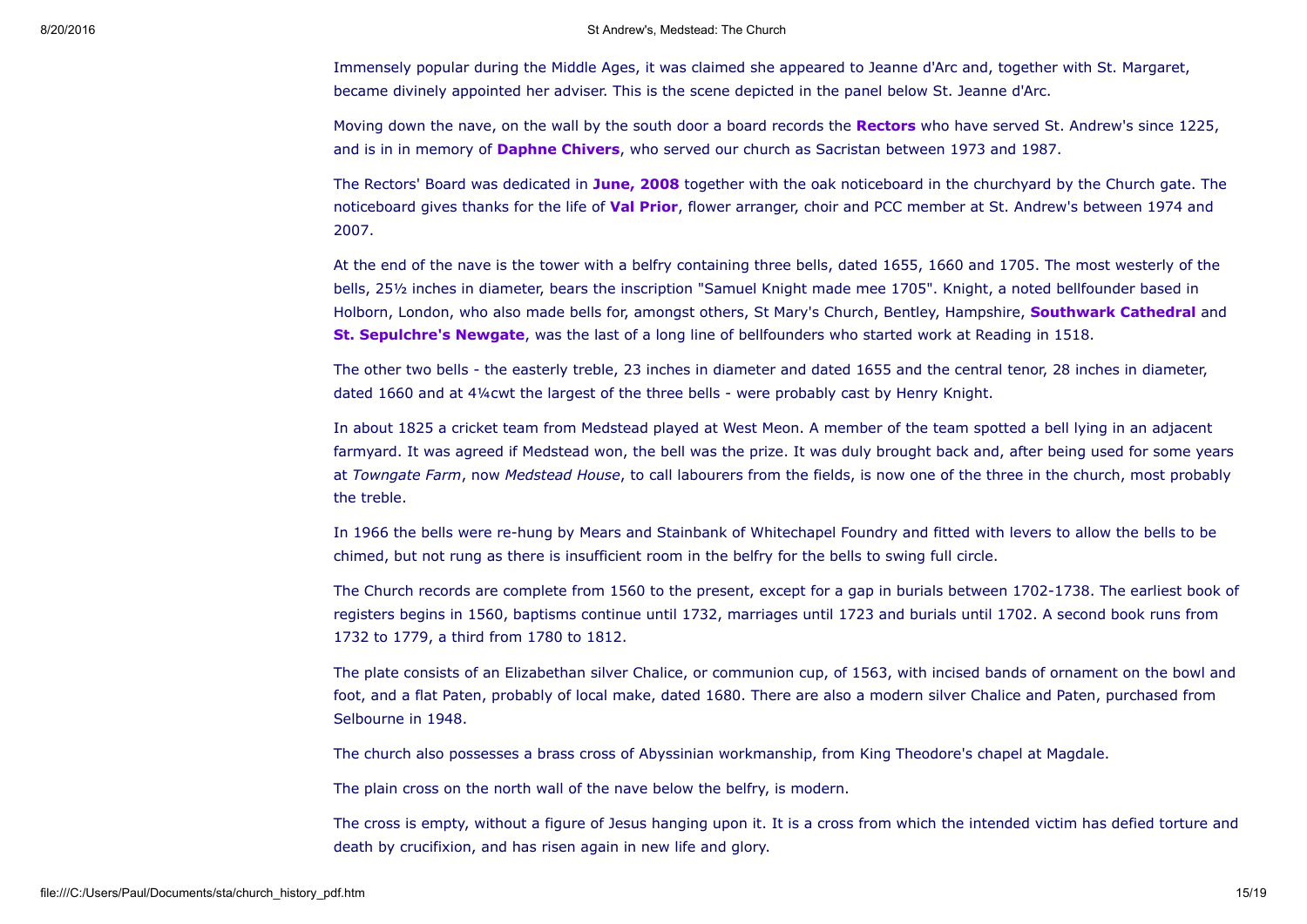It is both symbolic of the power of God and a message of hope, which we invite you to take away with you from your visit to our church.

# <span id="page-15-0"></span>Rectors & Rectories

As St. Andrew's Church was attached to Old Alresford, the advowson - the right to nominate a person to hold a church office in a parish followed the descent of Alresford. Consequently, Rectors of St Andrew's were appointed by the Bishop of Winchester. In 1873, following the separation of Medstead from Old Alresford, the incumbent at St. Andrew's was formally appointed by the Lord Chancellor on behalf of the Crown. When the benefice of Bentworth, Lasham, Medstead and Shalden was formed in 2003 the patronage became the gift, alternately, of the Crown and the Jervoise family, who previously held the patronage of Bentworth, Lasham and Shalden.



| Year   | <b>Rector</b>               | <b>Curate</b>         | Year | <b>Rector</b>                   | <b>Curate</b>                              | Year | <b>Rector</b>                                                                                    | <b>Curate</b>              |
|--------|-----------------------------|-----------------------|------|---------------------------------|--------------------------------------------|------|--------------------------------------------------------------------------------------------------|----------------------------|
| 1225   | Godfrey de<br><b>Tostes</b> | William de<br>Waltham | 1608 | George Ryves                    |                                            | 1829 |                                                                                                  | <b>August Smith</b>        |
| 1280   | Jordan de<br>Marisco        |                       | 1611 |                                 | <b>Hugo Thomas</b>                         | 1835 |                                                                                                  | T F Baker                  |
| 1316   | John de Eydene              |                       | 1613 | <b>Thomas</b><br>Moreton        |                                            | 1837 |                                                                                                  | David Robinson             |
| 1321   | John de<br>Donestaple       |                       | 1616 | Dr Hamlet<br>Marshall           | Peter Starkey<br><b>BA</b><br>Deposed 1642 | 1843 |                                                                                                  | Nevenham<br><b>Travers</b> |
| 1339   | Adam de<br>Wamberghe        |                       | 1633 | Dr Peter Heylin<br>Deposed 1640 | Not known                                  | 1844 |                                                                                                  | Claudius<br>Magnay         |
| 1343   | John de<br>Nebbeleghe       |                       | 1640 | <b>Thomas Twisse</b>            | Puritan<br>persecution                     | 1850 | George Henry<br>Sumner DD<br>Later<br>Archdeacon of<br>Winchester<br>Then Bishop of<br>Guildford |                            |
| $1345$ | Thomas de                   |                       |      | $1655$ $nhn$ Allan              |                                            |      | Frederick<br>$1851$ Graama                                                                       |                            |

The following have served as incumbents at St. Andrew's since 1225: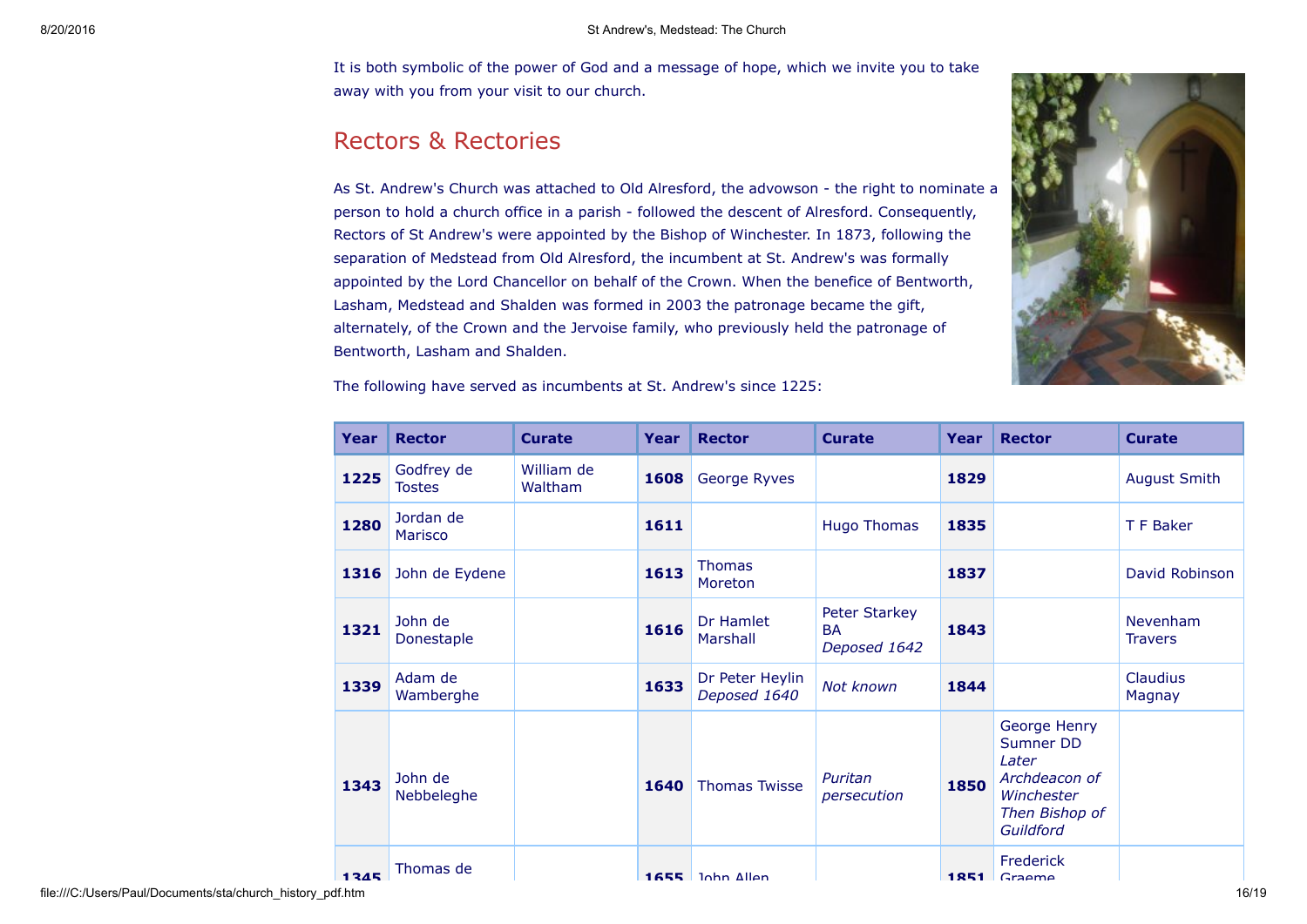| エンサン |                                                                            |                                                                                                                                  |      | <b>JUNIOR THILL</b>                                            |                            | エロコエ | Gruunno                                              |                    |
|------|----------------------------------------------------------------------------|----------------------------------------------------------------------------------------------------------------------------------|------|----------------------------------------------------------------|----------------------------|------|------------------------------------------------------|--------------------|
|      | Edyndone                                                                   |                                                                                                                                  |      |                                                                |                            |      | <b>Middleton MA</b>                                  |                    |
| 1354 | Thomas of<br>Enham                                                         |                                                                                                                                  | 1656 | <b>Roger Moore</b>                                             |                            | 1861 |                                                      | William<br>Standen |
| 1361 | Walter de<br>Sevenhampton                                                  |                                                                                                                                  | 1659 | John Taylor                                                    |                            | 1862 |                                                      | John R Gurney      |
| 1370 | John Turke                                                                 |                                                                                                                                  | 1661 | Dr Peter Heylin<br>Reinstated<br>Died 1662                     | Joseph Church              | 1863 | <b>Maurice Allen</b><br><b>Smelt MA</b>              |                    |
| 1397 | <b>Richard Prentys</b>                                                     |                                                                                                                                  | 1662 | Dr George<br><b>Beaumont BD</b><br>Prebendary of<br>Winchester |                            | 1867 | <b>Edgar Silver MA</b>                               |                    |
|      | <b>Thomas Forest</b>                                                       | <b>Bishop</b><br><b>Beaufort's</b><br>Register is<br>missing from<br>1415-1447                                                   | 1663 |                                                                | John Carter                | 1880 | <b>Charles Stuart</b><br>Parker Darroch<br><b>MA</b> |                    |
| 1463 | David Husband                                                              |                                                                                                                                  | 1687 | William<br>Needham BD                                          |                            | 1899 | <b>Edward Arthur</b><br><b>Bradney</b>               |                    |
| 1472 | <b>Henry Eryvin</b>                                                        |                                                                                                                                  | 1702 |                                                                | Stephen<br><b>Stephens</b> | 1902 | <b>Frank Edward</b><br>Bignold                       |                    |
| 1485 | Brian de Holme                                                             |                                                                                                                                  | 1727 | Joseph Soley<br>Prebendary of<br>Winchester                    |                            | 1914 | A R Wilson                                           |                    |
| 1501 | Robert<br>Sherborne                                                        |                                                                                                                                  | 1737 | Dr John Hoadly<br><b>LLD</b><br>Chancellor of<br>Winchester    |                            | 1916 | J Fraser Fulton                                      |                    |
| ٠    | <b>Ralf Lexton</b>                                                         |                                                                                                                                  | 1738 |                                                                | John Child                 | 1922 | <b>G Savoury</b>                                     |                    |
| 1520 |                                                                            | T Kirby                                                                                                                          | 1760 |                                                                | John Winbolt               |      | 1930   W J Riley                                     |                    |
| 1527 |                                                                            | <b>Thomas Snow</b>                                                                                                               | 1762 |                                                                | John Downes                |      | 1946   W C Edwards                                   |                    |
| 1534 | Roger<br><b>Stokesley</b><br>Later Warden<br>of All Souls<br><b>Oxford</b> |                                                                                                                                  | 1771 |                                                                | John Simpson               | 1953 | Jack White                                           |                    |
|      |                                                                            | $\mathbf{T}^{\text{L}}\mathbf{L}^{\text{L}}\mathbf{L}^{\text{L}}\mathbf{L}^{\text{L}}\mathbf{L}^{\text{L}}\mathbf{L}^{\text{L}}$ |      |                                                                |                            |      | $C = 20$                                             |                    |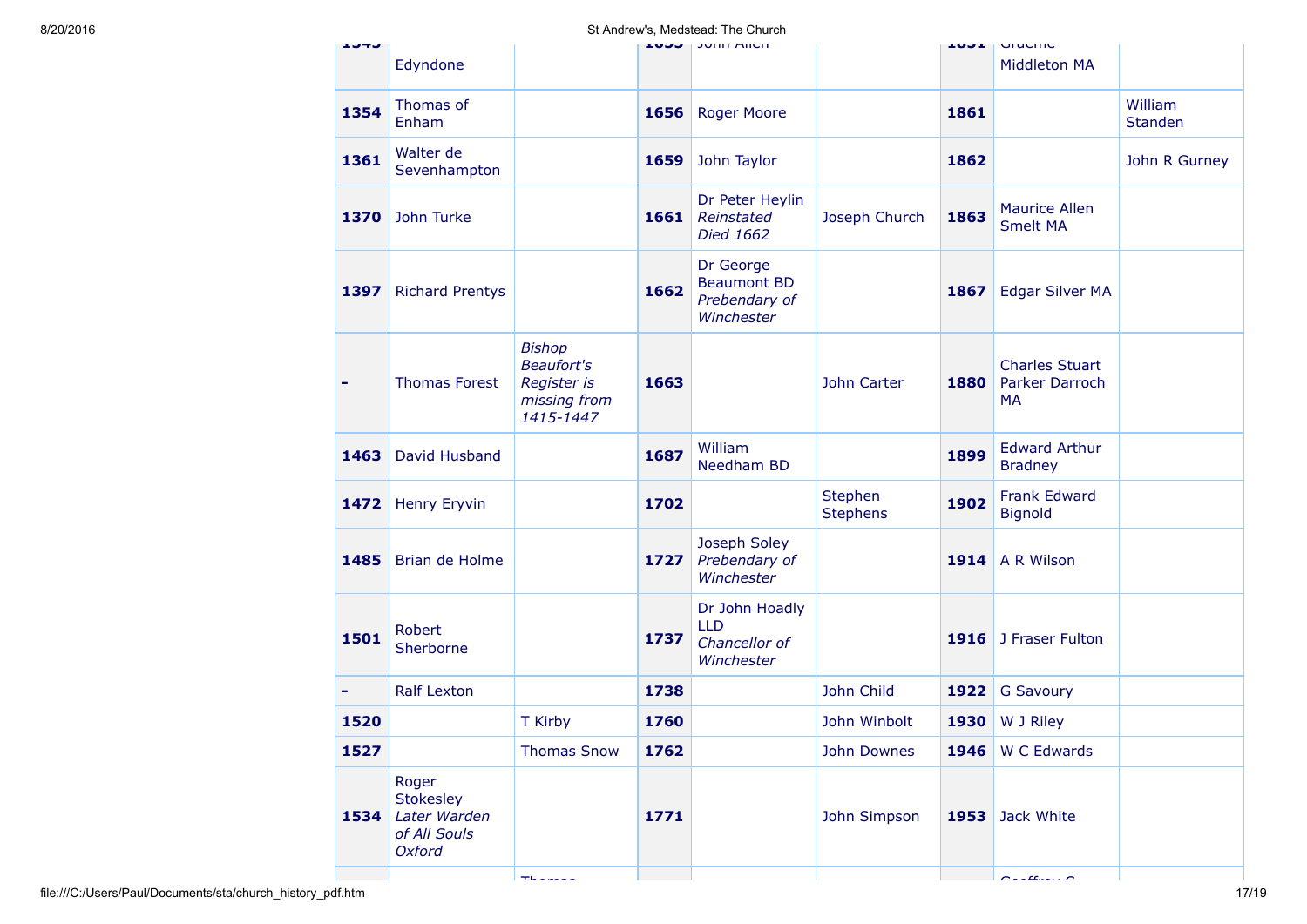| 1541 |                                              | <b>Inomas</b><br>Spenseley       | 1773 |                                                                                         | <b>Alban Thomas</b>           | 1963 | Georrey C<br><b>Harris MA</b>               |                 |
|------|----------------------------------------------|----------------------------------|------|-----------------------------------------------------------------------------------------|-------------------------------|------|---------------------------------------------|-----------------|
| 1545 |                                              | Richard<br>Alexander             | 1776 | Dr William<br><b>Buller</b><br>Prebendary of<br>Winchester<br>Later Bishop of<br>Exeter | John Jones                    | 1974 | George<br>Kenneth<br><b>Matthews</b>        |                 |
| 1551 |                                              | <b>Stephen Rock</b>              | 1789 |                                                                                         | John Docker BA                | 1983 | <b>Ronald Blount</b>                        |                 |
| 1558 | John Seaton                                  |                                  | 1790 |                                                                                         | William<br><b>Harrison BA</b> | 1986 | <b>Terry Smith</b><br><b>MSc</b>            |                 |
| 1559 | William<br>Wakeling                          |                                  | 1795 |                                                                                         | Liv Booth                     | 2000 | David Bray                                  |                 |
| 1572 |                                              | John Sparkford                   | 1797 | <b>Francis North</b><br>Earl Of<br>Guildford<br>Prebendary of<br>Winchester             |                               | 2002 | Geoffrey<br>Armstead<br><b>Locum Rector</b> |                 |
| 1575 | John Watson<br>Later Bishop Of<br>Winchester |                                  | 1798 |                                                                                         | Benjamine<br>Lovell           | 2003 | <b>Ben Flenley</b>                          |                 |
| 1581 | Nicholas Bonde                               | <b>William Bennet</b>            | 1802 |                                                                                         | <b>Michael Terry</b>          | 2010 |                                             | Martin Quayle   |
| 1589 |                                              | <b>Henry Harvie</b>              | 1811 |                                                                                         | James Digweed                 | 2013 |                                             | Kathryn Flenley |
| 1592 |                                              | <b>Guy Kemp</b>                  | 1816 |                                                                                         | George<br><b>Coulthard BA</b> | 2015 | Vacancy                                     | Vacancy         |
| 1597 |                                              | Robert<br>Gryfyths               | 1822 |                                                                                         | W Berry                       | 2016 | Ed Pruen                                    |                 |
| 1604 |                                              | John Powell BA                   | 1823 |                                                                                         | George<br><b>Coulthard BA</b> |      |                                             |                 |
| 1607 |                                              | <b>Thomas</b><br><b>Matthews</b> | 1824 |                                                                                         | <b>William Smith</b>          |      |                                             |                 |

The earliest Medstead Rectory, which may date from the seventeenth century, is *Old Rectory Cottage* on Castle Street. In 1842, the then Rector, Francis North, claimed tithes of £580 per year as a charge for the parish to be used to enlarge this Rectory for the permanent use of North and his successors. However, during the incumbency of the first independent Rector of Medstead, the Reverend Maurice Allen Smelt (1863-1867) this Rectory was sold for £104 and a new Rectory was built at the top of Common Hill.